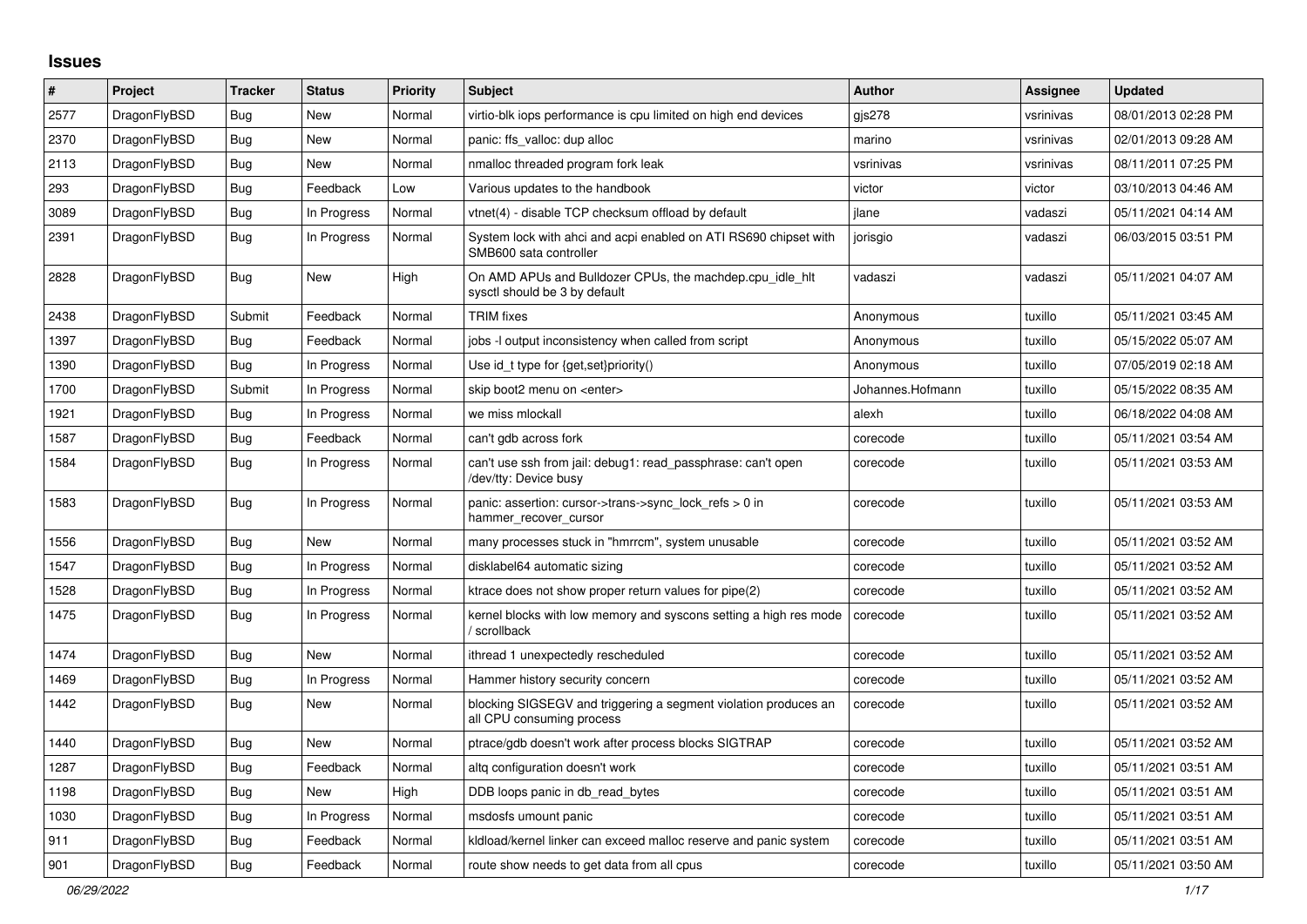| #    | Project      | <b>Tracker</b> | <b>Status</b> | <b>Priority</b> | <b>Subject</b>                                                                             | Author         | <b>Assignee</b> | <b>Updated</b>      |
|------|--------------|----------------|---------------|-----------------|--------------------------------------------------------------------------------------------|----------------|-----------------|---------------------|
| 847  | DragonFlyBSD | <b>Bug</b>     | Feedback      | Normal          | processes getting stuck on mount point                                                     | corecode       | tuxillo         | 05/11/2021 03:50 AM |
| 781  | DragonFlyBSD | <b>Bug</b>     | In Progress   | Normal          | fdisk uses wrong geometry on usb flash drives                                              | corecode       | tuxillo         | 05/11/2021 03:50 AM |
| 742  | DragonFlyBSD | Bug            | In Progress   | Normal          | umount problems with multiple mounts                                                       | corecode       | tuxillo         | 06/25/2022 04:02 AM |
| 731  | DragonFlyBSD | Bug            | New           | Normal          | system freeze on "slice too large"                                                         | corecode       | tuxillo         | 06/25/2022 04:01 AM |
| 3145 | DragonFlyBSD | Submit         | In Progress   | Normal          | Update libelf to FreeBSD 12 current and build as base library usable<br>by ports           | davshao        | tuxillo         | 08/20/2021 03:58 PM |
| 2721 | DragonFlyBSD | Submit         | Feedback      | Low             | Some few zalloc calls to objcache ones replacements                                        | dclink         | tuxillo         | 05/11/2021 04:08 AM |
| 2717 | DragonFlyBSD | Submit         | Feedback      | Normal          | Out of range numeric handling                                                              | dclink         | tuxillo         | 05/11/2021 04:08 AM |
| 2416 | DragonFlyBSD | <b>Bug</b>     | <b>New</b>    | Normal          | ' entry can be removed on mounted nfs filesystem                                           | ftigeot        | tuxillo         | 06/03/2014 04:40 AM |
| 1428 | DragonFlyBSD | <b>Bug</b>     | Feedback      | Low             | POSIX.1e implementation is too old                                                         | hasso          | tuxillo         | 05/11/2021 04:00 AM |
| 3028 | DragonFlyBSD | <b>Bug</b>     | In Progress   | Normal          | installer: confusion of set/get disk encryption passphrase dialogs                         | liweitianux    | tuxillo         | 06/03/2022 05:13 PM |
| 1293 | DragonFlyBSD | Bug            | <b>New</b>    | Normal          | 2.2.1-REL Installer Request                                                                | mk             | tuxillo         | 05/11/2021 04:00 AM |
| 2496 | DragonFlyBSD | Bug            | <b>New</b>    | Normal          | NTFS malloc limit exceeded                                                                 | plasmob        | tuxillo         | 02/19/2013 08:47 AM |
| 1876 | DragonFlyBSD | <b>Bug</b>     | <b>New</b>    | Normal          | devfs in jail + logging out from console(ttyv1+) -> panic                                  | qhwt.dfly      | tuxillo         | 05/31/2022 03:24 PM |
| 998  | DragonFlyBSD | <b>Bug</b>     | In Progress   | Normal          | Unconfiguring a vn while it is mounted                                                     | rumcic         | tuxillo         | 05/11/2021 04:00 AM |
| 3160 | DragonFlyBSD | Submit         | In Progress   | Normal          | State the implementation difference in pkill/pgrep manual                                  | sevan          | tuxillo         | 06/03/2022 05:15 PM |
| 3205 | DragonFlyBSD | <b>Bug</b>     | Feedback      | High            | Go compiler net test failing                                                               | dfbsd          | tuxillo         | 05/10/2021 02:45 AM |
| 1579 | DragonFlyBSD | <b>Bug</b>     | Feedback      | Normal          | dfly 2.4.1 does not like HP DL360G4p and Smart Array 6400 with<br>MSA20                    | tomaz.borstnar | tuxillo         | 06/02/2014 02:44 PM |
| 3314 | DragonFlyBSD | Bug            | <b>New</b>    | Normal          | Bring virtio_console(4) from FreeBSD                                                       | tuxillo        | tuxillo         | 05/29/2022 08:24 AM |
| 3295 | DragonFlyBSD | <b>Bug</b>     | In Progress   | Normal          | Adapt devel/libvirt for nvmm                                                               | tuxillo        | tuxillo         | 11/03/2021 04:56 PM |
| 2358 | DragonFlyBSD | Bug            | In Progress   | Normal          | DFBSD v3.0.2.32.g928ca - panic: hammer: insufficient undo FIFO<br>space!                   | tuxillo        | tuxillo         | 05/10/2021 02:50 AM |
| 1819 | DragonFlyBSD | <b>Bug</b>     | In Progress   | Low             | truss - Major revamping task list                                                          | tuxillo        | tuxillo         | 11/27/2021 08:45 AM |
| 3318 | DragonFlyBSD | <b>Bug</b>     | In Progress   | Normal          | Segmenation fault when a process resumed with checkpt exits                                | zabolekar      | tuxillo         | 06/18/2022 08:24 AM |
| 1714 | DragonFlyBSD | <b>Bug</b>     | <b>New</b>    | Low             | hwpmc                                                                                      | alexh          | swildner        | 08/18/2012 02:03 PM |
| 2265 | DragonFlyBSD | <b>Bug</b>     | New           | Normal          | mbsrtowcs does not properly handle invalid mbstate_t in ps                                 | c.turner1      | swildner        | 01/10/2012 07:56 PM |
| 341  | DragonFlyBSD | Bug            | <b>New</b>    | Normal          | Vinum erroneously repors devices as busy                                                   | corecode       | swildner        | 01/21/2012 04:50 AM |
| 2252 | DragonFlyBSD | Bug            | New           | Low             | snd_hda not useable if loaded via /boot/loader.conf                                        | xbit           | swildner        | 12/14/2011 12:23 AM |
| 2585 | DragonFlyBSD | Bug            | New           | Normal          | Dfly 3.4.3 on ESXi 5.1, HP Smart Array P410 passthrough<br>recognised, but not functioning | yggdrasil      | swildner        | 05/09/2022 08:14 AM |
| 1532 | DragonFlyBSD | <b>Bug</b>     | New           | Low             | jemalloc doesn't work on DragonFly                                                         | hasso          | sjg             | 08/02/2011 01:14 AM |
| 1769 | DragonFlyBSD | Bug            | New           | Normal          | panic: assertion: tp->tt_msg->tt_cpuid == mycpuid in<br>tcp_callout_active                 | pavalos        | sjg             | 05/15/2022 11:07 AM |
| 1302 | DragonFlyBSD | Bug            | In Progress   | Normal          | Checkpoint regression?                                                                     | sjg            | sjg             | 07/10/2013 05:22 PM |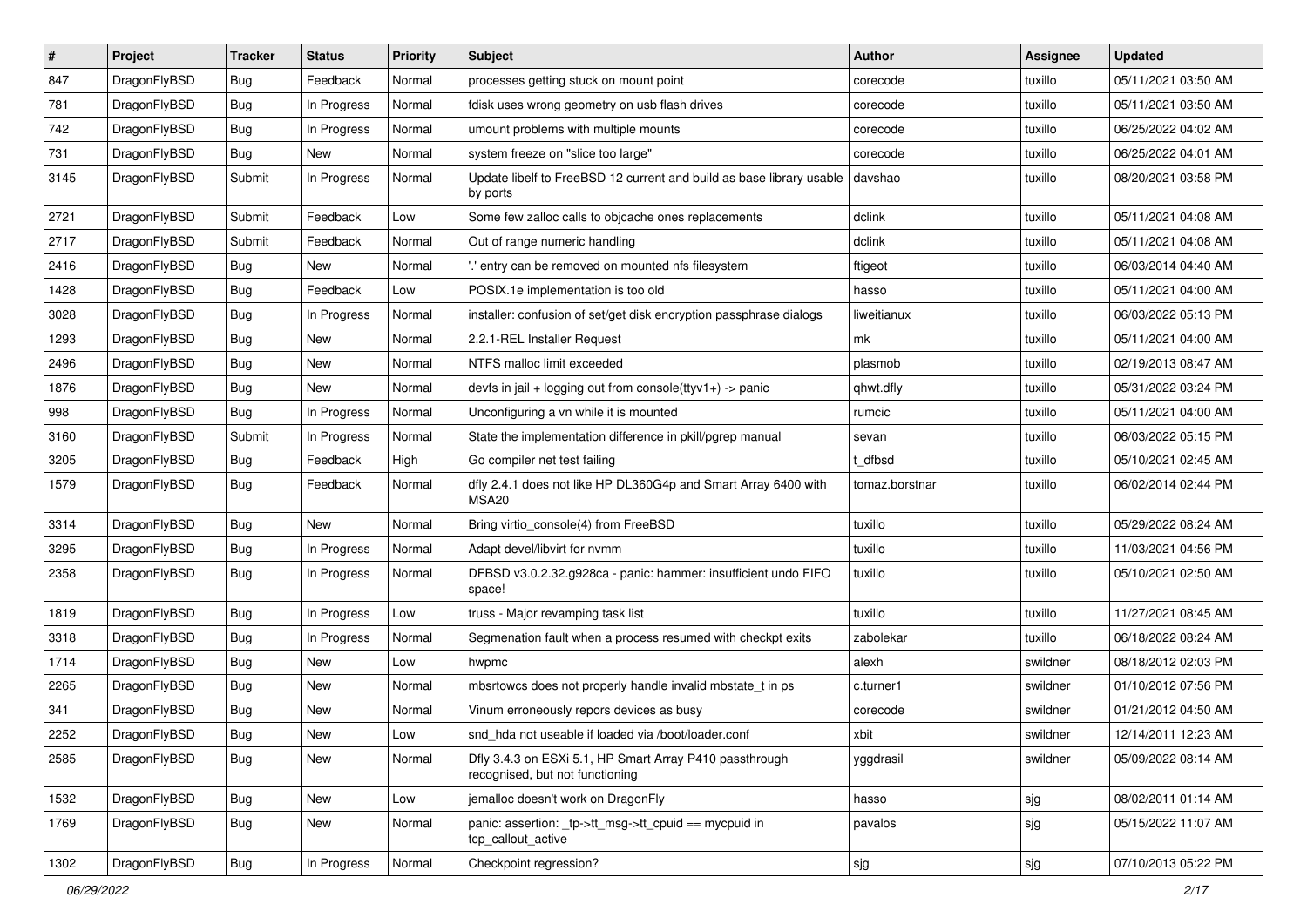| #    | Project      | <b>Tracker</b> | <b>Status</b> | <b>Priority</b> | <b>Subject</b>                                                                                                                                              | <b>Author</b> | <b>Assignee</b> | <b>Updated</b>      |
|------|--------------|----------------|---------------|-----------------|-------------------------------------------------------------------------------------------------------------------------------------------------------------|---------------|-----------------|---------------------|
| 2825 | DragonFlyBSD | <b>Bug</b>     | New           | High            | 3x dhclient = hanging system (objcache exhausted)                                                                                                           | iaccovonb     | sepherosa       | 05/11/2021 03:55 AM |
| 168  | DragonFlyBSD | Bug            | In Progress   | Normal          | Livelocked limit engaged while trying to setup IPW wireless                                                                                                 | mschacht      | sepherosa       | 05/11/2021 04:05 AM |
| 2746 | DragonFlyBSD | <b>Bug</b>     | New           | Normal          | some fraction of xterms started from the xmonad window manager<br>get killed with SIGALRM                                                                   | isenmann      | profmakx        | 12/28/2014 02:51 AM |
| 2822 | DragonFlyBSD | <b>Bug</b>     | <b>New</b>    | Normal          | USB 3.0 stick throws "reading primary partition table: error<br>accessing offset 000[] for 152" error, while the stick works on any<br>other OS I tested    | revuwa        | profmakx        | 06/29/2015 05:56 AM |
| 600  | DragonFlyBSD | Bug            | <b>New</b>    | Low             | /sys/libkern/karc4random                                                                                                                                    | robin carey5  | profmakx        | 01/19/2015 03:07 AM |
| 679  | DragonFlyBSD | <b>Bug</b>     | <b>New</b>    | Low             | Netgraph backward compatibility for old *LEN constants                                                                                                      | nant          | nant            | 02/18/2014 05:45 AM |
| 2549 | DragonFlyBSD | Bug            | In Progress   | Normal          | netgraph7: Kernel page fault.                                                                                                                               | russiane39    | nant            | 05/10/2013 11:20 PM |
| 1969 | DragonFlyBSD | <b>Bug</b>     | New           | Normal          | pf-related network problem                                                                                                                                  | pavalos       | lentferj        | 02/01/2011 06:57 PM |
| 385  | DragonFlyBSD | <b>Bug</b>     | Feedback      | Low             | Mail archive address removal                                                                                                                                | justin        | justin          | 03/09/2013 11:24 AM |
| 1946 | DragonFlyBSD | <b>Bug</b>     | <b>New</b>    | Normal          | ieee80211 panic                                                                                                                                             | pavalos       | josepht         | 01/27/2011 06:00 PM |
| 1964 | DragonFlyBSD | <b>Bug</b>     | <b>New</b>    | Normal          | iwn (panic assertion : wlan assert serialized)                                                                                                              | sjmm.ptr      | josepht         | 02/01/2011 12:57 PM |
| 2870 | DragonFlyBSD | <b>Bug</b>     | New           | High            | Broken text and icons when glamor acceleration is used                                                                                                      | 375gnu        | ftigeot         | 01/31/2016 12:13 AM |
| 3031 | DragonFlyBSD | Submit         | In Progress   | Normal          | Update drm/radeon to Linux 4.7.10 as much as possible                                                                                                       | davshao       | ftigeot         | 08/19/2021 12:33 PM |
| 1593 | DragonFlyBSD | Bug            | Feedback      | Normal          | panic: assertion: $\cosh = a$ p->ap err $\cosh$ in ahci put err $\cosh$                                                                                     | ftigeot       | ftigeot         | 05/15/2022 05:09 AM |
| 3154 | DragonFlyBSD | Submit         | New           | Normal          | Update serial handling in bootloader                                                                                                                        | ddegroot      | dillon          | 11/06/2018 11:21 PM |
| 1831 | DragonFlyBSD | <b>Bug</b>     | Feedback      | High            | HAMMER "malloc limit exceeded" panic                                                                                                                        | eocallaghan   | dillon          | 06/04/2022 04:38 AM |
| 2819 | DragonFlyBSD | <b>Bug</b>     | In Progress   | Normal          | Random micro system freezes after a week of uptime                                                                                                          | ftigeot       | dillon          | 08/16/2015 08:46 PM |
| 2037 | DragonFlyBSD | <b>Bug</b>     | Feedback      | Normal          | Panic Bad link elm while building packages                                                                                                                  | ftigeot       | dillon          | 04/21/2011 07:20 AM |
| 1411 | DragonFlyBSD | <b>Bug</b>     | Feedback      | Normal          | Burning doesn't work with ahci(4)                                                                                                                           | hasso         | dillon          | 05/11/2021 04:00 AM |
| 2092 | DragonFlyBSD | <b>Bug</b>     | New           | Normal          | Panic: Bad link elm 0x next->prev != elm                                                                                                                    | masterblaster | dillon          | 12/04/2011 12:49 PM |
| 1127 | DragonFlyBSD | <b>Bug</b>     | Feedback      | Low             | cdrom drive not detected                                                                                                                                    | tgr           | corecode        | 01/15/2015 08:55 AM |
| 1538 | DragonFlyBSD | <b>Bug</b>     | New           | Low             | mountroot should probe file systems                                                                                                                         | corecode      | alexh           | 11/24/2010 06:35 PM |
| 1430 | DragonFlyBSD | <b>Bug</b>     | New           | Normal          | Buggy w(1)?                                                                                                                                                 | hasso         | alexh           | 11/24/2010 08:09 AM |
| 2353 | DragonFlyBSD | <b>Bug</b>     | In Progress   | Normal          | panic: assertion "gd->gd_spinlocks_wr == 0" failed in<br>bsd4 schedulerclock                                                                                | jaydg         | alexh           | 11/28/2012 01:57 AM |
| 2100 | DragonFlyBSD | Bug            | Feedback      | Normal          | devfs related panic                                                                                                                                         | sepherosa     | alexh           | 07/10/2011 02:29 PM |
| 3194 | DragonFlyBSD | <b>Bug</b>     | New           | High            | Hammer kernel crash on mirror-stream of PFS after upgrade<br>(assertion "cursor->flags &<br>HAMMER_CURSOR_ITERATE_CHECK" failed in<br>hammer_btree_iterate) | Anonymous     |                 | 06/29/2019 01:32 PM |
| 3041 | DragonFlyBSD | Submit         | <b>New</b>    | Normal          | firmware: Remove embedding of multiple images in one module.                                                                                                | Anonymous     |                 | 12/25/2020 02:15 AM |
| 2297 | DragonFlyBSD | <b>Bug</b>     | New           | Normal          | strange NFS (client) error messages / problems                                                                                                              | Anonymous     |                 | 02/19/2012 02:59 PM |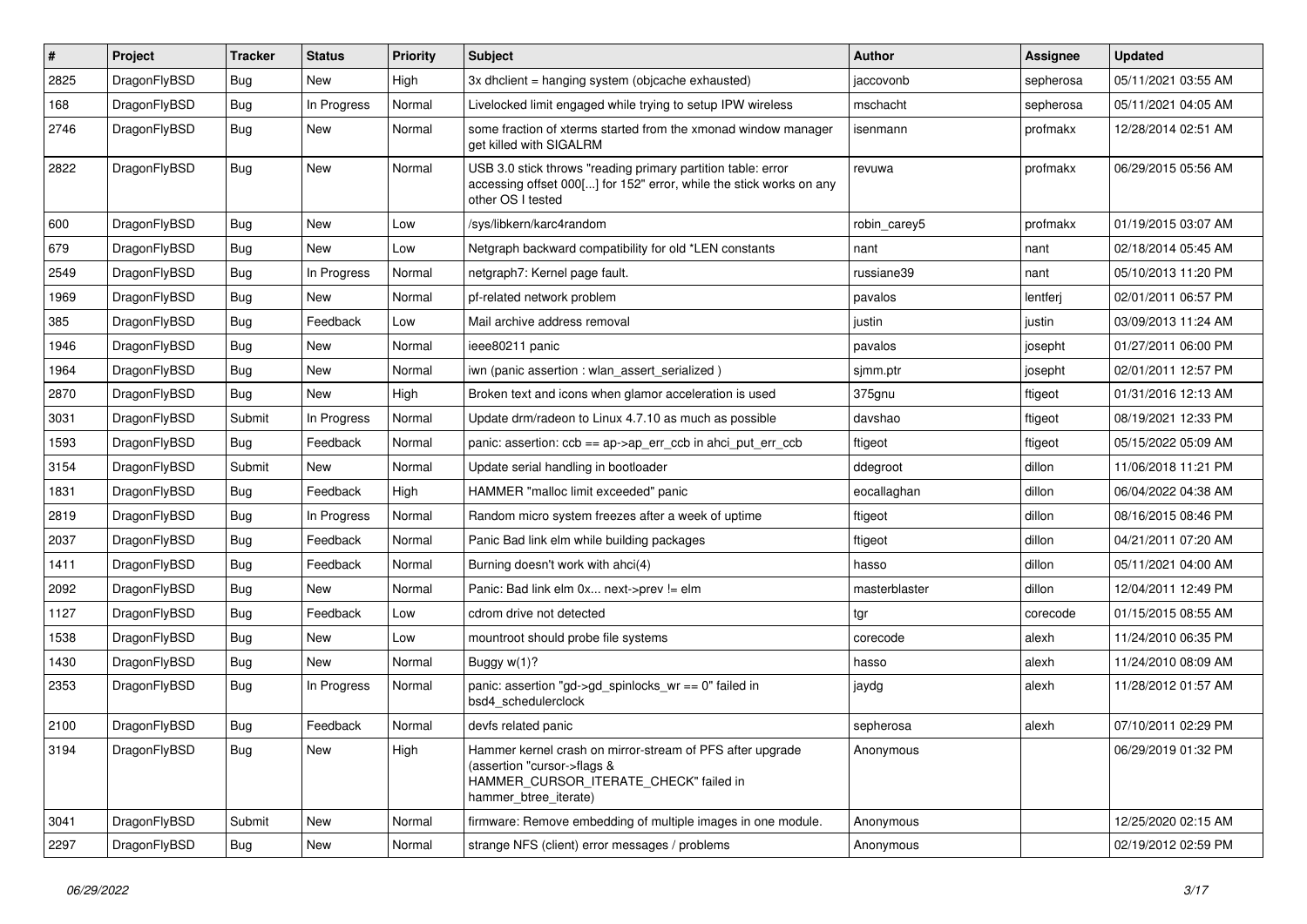| $\vert$ # | Project      | <b>Tracker</b> | <b>Status</b> | <b>Priority</b> | <b>Subject</b>                                                                                                       | <b>Author</b>      | Assignee | <b>Updated</b>      |
|-----------|--------------|----------------|---------------|-----------------|----------------------------------------------------------------------------------------------------------------------|--------------------|----------|---------------------|
| 2292      | DragonFlyBSD | <b>Bug</b>     | <b>New</b>    | Normal          | re interface with jumbo frames (mtu larger than 1500) hangs after<br>some traffic                                    | Anonymous          |          | 01/31/2012 12:11 AM |
| 2052      | DragonFlyBSD | <b>Bug</b>     | <b>New</b>    | Normal          | Kernel panic: CPU APIC ID out of range                                                                               | Anonymous          |          | 05/02/2011 11:06 AM |
| 1695      | DragonFlyBSD | <b>Bug</b>     | <b>New</b>    | Normal          | NFS-related system breakdown                                                                                         | Anonymous          |          | 04/10/2014 12:35 AM |
| 1398      | DragonFlyBSD | Submit         | In Progress   | Normal          | hdestroy(3) restricts hash key to point to malloc'ed space                                                           | Anonymous          |          | 08/20/2021 04:06 PM |
| 2806      | DragonFlyBSD | <b>Bug</b>     | New           | Normal          | failed to configure a link-local address on ath0 (errno = 22)                                                        | Chingyuan          |          | 05/25/2021 01:00 AM |
| 989       | DragonFlyBSD | Bug            | New           | Normal          | installer/fdisk trouble with wrapped values                                                                          | Discodestroyer     |          | 02/18/2014 06:27 AM |
| 2620      | DragonFlyBSD | <b>Bug</b>     | <b>New</b>    | Normal          | moused problem                                                                                                       | FilippoMo          |          | 12/20/2013 10:32 AM |
| 2618      | DragonFlyBSD | <b>Bug</b>     | <b>New</b>    | Normal          | mouse problem on RELEASE-3 6 0                                                                                       | FilippoMo          |          | 12/20/2013 03:26 AM |
| 2617      | DragonFlyBSD | Bug            | Feedback      | Normal          | Possible issue with wireless mouse on 3.6 release                                                                    | FilippoMo          |          | 01/14/2015 03:42 PM |
| 2453      | DragonFlyBSD | <b>Bug</b>     | New           | Normal          | panic: assertion "gd->gd spinlocks == $0$ " failed                                                                   | Johannes.Hofmann   |          | 11/12/2012 12:54 PM |
| 1850      | DragonFlyBSD | <b>Bug</b>     | <b>New</b>    | Normal          | volume-add on hammer root fs panic                                                                                   | Johannes.Hofmann   |          | 04/18/2019 04:27 AM |
| 3006      | DragonFlyBSD | Bug            | New           | Normal          | boot0cfg: panic in kern_udev.c in function _udev_dict_set_cstr when<br>installing in VirtualBox                      | MichiGreat         |          | 04/01/2017 02:22 PM |
| 2499      | DragonFlyBSD | Bug            | In Progress   | Urgent          | DRAGONFLY 3 2 lockd not responding correctly                                                                         | Nerzhul            |          | 01/22/2013 12:47 PM |
| 1246      | DragonFlyBSD | <b>Bug</b>     | New           | Normal          | bad resolution (monitor desync) with livedvd                                                                         | Przem0l            |          | 02/18/2014 06:29 AM |
| 2493      | DragonFlyBSD | Bug            | New           | Normal          | vidcontrol: invalid video mode name                                                                                  | Svarov             |          | 01/24/2013 09:55 AM |
| 2595      | DragonFlyBSD | Bug            | <b>New</b>    | Normal          | DragonFly 3.4.3 crashes on SUN Blade X6250 with Qlogic ISP 2432<br>FC card                                           | Turvamies          |          | 10/07/2013 11:53 AM |
| 3240      | DragonFlyBSD | <b>Bug</b>     | New           | High            | compile error because of openssl with /usr/dports/security/rhash for<br>mysql 8 install                              | <b>UlasSAYGIN</b>  |          | 06/04/2020 08:05 AM |
| 3219      | DragonFlyBSD | Bug            | <b>New</b>    | Normal          | x11/xorg port can not be build                                                                                       | <b>UlasSAYGIN</b>  |          | 03/31/2020 08:57 AM |
| 3120      | DragonFlyBSD | Bug            | <b>New</b>    | Normal          | Intel AC 8260 firmware does not load                                                                                 | Vintodrimmer       |          | 08/28/2018 03:30 AM |
| 2852      | DragonFlyBSD | <b>Bug</b>     | <b>New</b>    | Normal          | Hammer File System - hangs on undo during system boot / mount -<br>will not recover on DragonFlyBSD newer than 3.6.0 | abale              |          | 05/11/2021 04:07 AM |
| 1941      | DragonFlyBSD | <b>Bug</b>     | <b>New</b>    | Normal          | wlan config crash                                                                                                    | abandon.every.hope |          | 12/24/2010 07:54 PM |
| 2250      | DragonFlyBSD | Bug            | <b>New</b>    | Normal          | Kernel panic                                                                                                         | adamk              |          | 11/23/2018 01:10 AM |
| 3301      | DragonFlyBSD | <b>Bug</b>     | <b>New</b>    | Normal          | Gkrellm from the packages is not showing logged in users in main<br>window, logged in users always $== 0$            | adrian             |          | 01/08/2022 04:24 AM |
| 3300      | DragonFlyBSD | Bug            | <b>New</b>    | Normal          | Running Xvnc from TigerVNC package through the INETD daemon<br>in TCP WAIT mode fails hard                           | adrian             |          | 01/08/2022 04:25 AM |
| 3299      | DragonFlyBSD | <b>Bug</b>     | In Progress   | Normal          | DragonFlyBSD reports utterly wrong uptime (most of the time, right<br>after booting in)                              | adrian             |          | 11/11/2021 01:43 PM |
| 2210      | DragonFlyBSD | <b>Bug</b>     | <b>New</b>    | Normal          | Bugtracker cannot assign default project for new users                                                               | ahuete.devel       |          | 11/17/2011 11:30 AM |
| 1824      | DragonFlyBSD | Bug            | Feedback      | Normal          | kernel panic, x86, 2.7.3.859.ge5104                                                                                  | akirchhoff135014   |          | 03/10/2013 07:49 AM |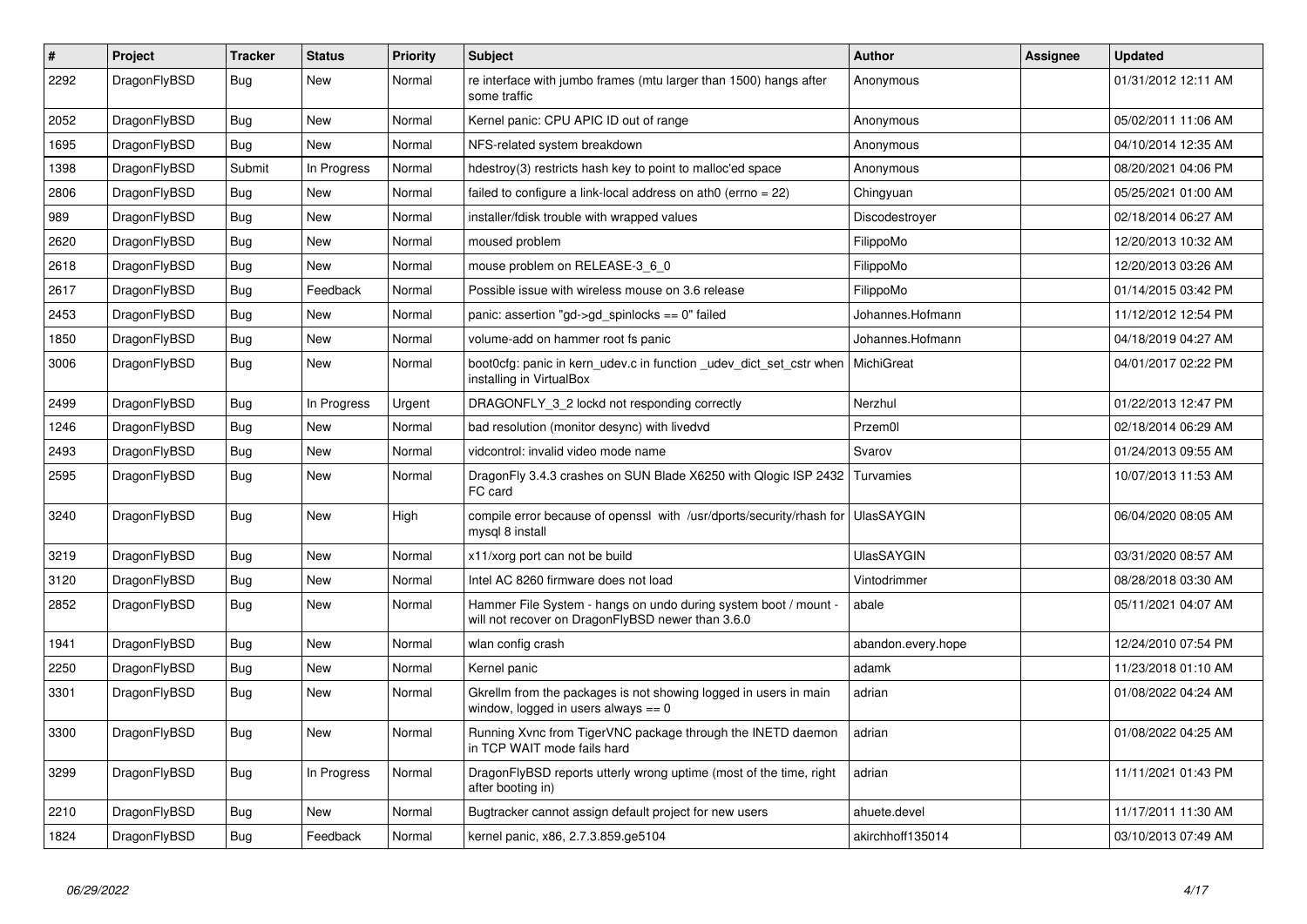| $\vert$ # | Project      | <b>Tracker</b> | <b>Status</b> | <b>Priority</b> | <b>Subject</b>                                                                                                               | Author             | Assignee | <b>Updated</b>      |
|-----------|--------------|----------------|---------------|-----------------|------------------------------------------------------------------------------------------------------------------------------|--------------------|----------|---------------------|
| 2520      | DragonFlyBSD | <b>Bug</b>     | New           | Normal          | panic: assertion "IS_SERIALIZED((ifp->if_serializer))" failed in<br>if_default_serialize_assert at /usr/src/sys/net/if.c:437 | ano                |          | 03/09/2013 12:14 AM |
| 2329      | DragonFlyBSD | Bug            | <b>New</b>    | Normal          | ibm x3550 & acpi                                                                                                             | ano                |          | 06/03/2014 11:37 AM |
| 3311      | DragonFlyBSD | Bug            | <b>New</b>    | Low             | TrueCrypt support may cause kernel crash                                                                                     | arcade@b1t.name    |          | 04/29/2022 06:19 AM |
| 3278      | DragonFlyBSD | Bug            | <b>New</b>    | Normal          | Second screen image is distorted                                                                                             | arcade@b1t.name    |          | 07/10/2021 03:36 AM |
| 3209      | DragonFlyBSD | <b>Bug</b>     | New           | Normal          | svc has some minor bugs                                                                                                      | arcade@b1t.name    |          | 10/24/2019 09:08 AM |
| 2882      | DragonFlyBSD | <b>Bug</b>     | <b>New</b>    | Low             | bridge sends packets from individual interfaces                                                                              | arcade@b1t.name    |          | 01/09/2016 12:43 PM |
| 2878      | DragonFlyBSD | Bug            | New           | Low             | [fix] CCVER problem when using clang and cpu extensions<br>(intrinsics)                                                      | arcade@b1t.name    |          | 06/24/2016 04:25 AM |
| 2877      | DragonFlyBSD | Bug            | <b>New</b>    | Low             | sed fails when working with UTF-8 locale and non-UTF symbols                                                                 | arcade@b1t.name    |          | 12/30/2015 11:20 AM |
| 1148      | DragonFlyBSD | <b>Bug</b>     | In Progress   | Low             | BCM4311 wireless network adapter detected but not functional                                                                 | archimedes.gaviola |          | 05/11/2021 04:00 AM |
| 2107      | DragonFlyBSD | Bug            | New           | Normal          | 2.10.1 sata dvd drive issue                                                                                                  | ausppc             |          | 07/31/2011 08:41 PM |
| 331       | DragonFlyBSD | <b>Bug</b>     | In Progress   | Normal          | ftpsesame (aka Bridging S01E03)                                                                                              | bastyaelvtars      |          | 03/09/2013 12:28 PM |
| 3132      | DragonFlyBSD | <b>Bug</b>     | New           | Low             | unifdef mined                                                                                                                | bcallah            |          | 04/26/2018 08:34 PM |
| 1718      | DragonFlyBSD | Bug            | Feedback      | Normal          | IDE disk drive not detected by x86_64 2.6.1 Live CD                                                                          | bcox               |          | 11/27/2021 08:25 AM |
| 3284      | DragonFlyBSD | <b>Bug</b>     | New           | Normal          | Wrong towlower() result for U+038A                                                                                           | bhaible            |          | 07/10/2021 03:34 AM |
| 3283      | DragonFlyBSD | Bug            | <b>New</b>    | Normal          | mknodat() cannot create FIFOs                                                                                                | bhaible            |          | 07/10/2021 03:34 AM |
| 3282      | DragonFlyBSD | Bug            | <b>New</b>    | Normal          | unexpected errno value from fopen()                                                                                          | bhaible            |          | 07/10/2021 03:34 AM |
| 3281      | DragonFlyBSD | <b>Bug</b>     | New           | Normal          | Crash after leaving unattended for a while                                                                                   | bhaible            |          | 07/10/2021 03:32 AM |
| 1882      | DragonFlyBSD | Bug            | <b>New</b>    | Low             | Idea for handling new USB vendor/device codes                                                                                | bmk                |          | 10/20/2010 12:15 PM |
| 3110      | DragonFlyBSD | Bug            | New           | Normal          | crash with ipfw3 under load                                                                                                  | bnegre82           |          | 12/09/2017 06:22 AM |
| 3101      | DragonFlyBSD | <b>Bug</b>     | <b>New</b>    | Low             | PFI CGI install not working in dragonflybsd 5.0.1 USB install                                                                | bnegre82           |          | 05/11/2021 04:14 AM |
| 1594      | DragonFlyBSD | Bug            | <b>New</b>    | Normal          | Kernel panic during boot from Live CD on Dell E6400                                                                          | bodie              |          | 05/11/2021 03:54 AM |
| 1521      | DragonFlyBSD | <b>Bug</b>     | Feedback      | Normal          | amd64 2.4 livecd won't mount root at boot                                                                                    | bolapara           |          | 01/28/2018 03:45 AM |
| 2115      | DragonFlyBSD | Bug            | New           | Normal          | [msk] system freeze after receive some paquet                                                                                | bsdsx              |          | 08/22/2011 10:22 AM |
| 725       | DragonFlyBSD | <b>Bug</b>     | In Progress   | Low             | 'make distribution' fails w/'ro' /usr/obj                                                                                    | c.turner           |          | 03/09/2013 01:01 PM |
| 2319      | DragonFlyBSD | Bug            | New           | Normal          | crypt/passwd forward compat                                                                                                  | c.turner1          |          | 02/28/2012 12:39 PM |
| 1618      | DragonFlyBSD | <b>Bug</b>     | Feedback      | Normal          | collision for 'struct pmap' when using RPC and <sys user.h=""></sys>                                                         | carenas            |          | 05/11/2021 04:05 AM |
| 3143      | DragonFlyBSD | Bug            | New           | Normal          | assertion "0" failed in hammer2_inode_xop_chain_sync                                                                         | cbin               |          | 07/18/2018 12:50 PM |
| 2859      | DragonFlyBSD | Bug            | New           | Low             | Installer configuration menu always highlights "Select timezone", no<br>matter which step was last completed.                | cgag               |          | 12/02/2015 01:54 PM |
| 2858      | DragonFlyBSD | Bug            | New           | Low             | Installer "Local or UTC" question should have "No" selected by<br>default.                                                   | cgag               |          | 12/02/2015 01:18 PM |
| 3139      | DragonFlyBSD | <b>Bug</b>     | New           | Normal          | USB Mouse Does Not Work in DragonflyBSD guest on VirtualBox                                                                  | chiguy1256         |          | 06/24/2018 10:14 PM |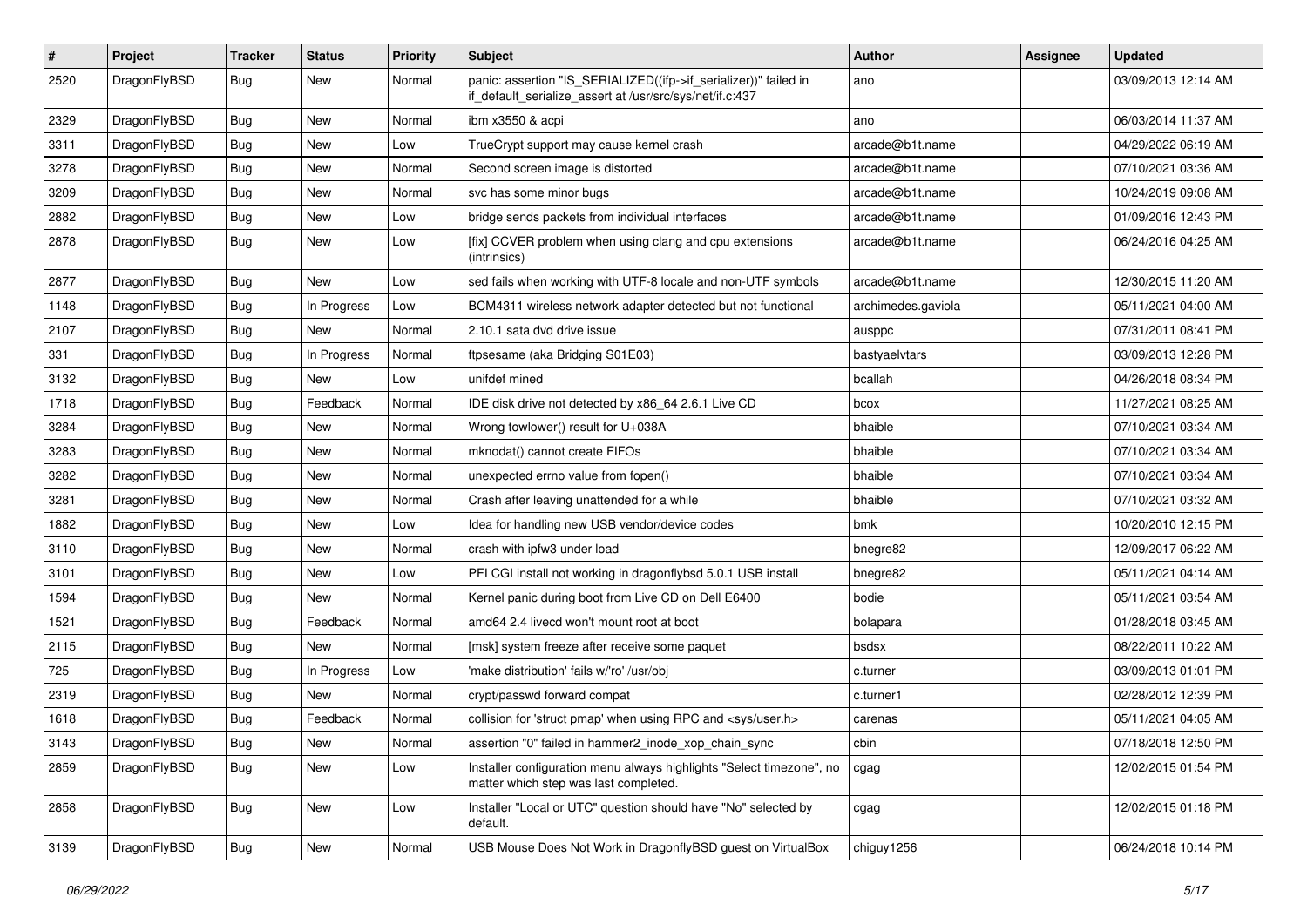| #    | Project      | <b>Tracker</b> | <b>Status</b> | <b>Priority</b> | <b>Subject</b>                                                                                                                                            | Author    | Assignee | <b>Updated</b>      |
|------|--------------|----------------|---------------|-----------------|-----------------------------------------------------------------------------------------------------------------------------------------------------------|-----------|----------|---------------------|
| 3280 | DragonFlyBSD | Bug            | <b>New</b>    | Normal          | KMS console and i915(4) not working in 6.0                                                                                                                | cmusser   |          | 07/10/2021 03:35 AM |
| 2736 | DragonFlyBSD | Bug            | <b>New</b>    | High            | kernel panics on acpi timer probe function                                                                                                                | cnb       |          | 05/11/2021 03:55 AM |
| 2735 | DragonFlyBSD | <b>Bug</b>     | New           | Urgent          | iwn panics SYSSASSERT                                                                                                                                     | cnb       |          | 05/11/2021 03:55 AM |
| 1481 | DragonFlyBSD | Bug            | Feedback      | Normal          | panic: assertion: kva_p(buf) in soopt_from_kbuf (after ipfw pipe<br>show, 2.2.1-R)                                                                        | combiner  |          | 05/11/2021 04:01 AM |
| 1307 | DragonFlyBSD | Bug            | In Progress   | Normal          | hammer tid -2 shows unexpected result                                                                                                                     | corecode  |          | 10/18/2016 05:29 PM |
| 2687 | DragonFlyBSD | <b>Bug</b>     | <b>New</b>    | Normal          | natacontrol software RAID in installer                                                                                                                    | csmelosky |          | 06/22/2014 12:03 PM |
| 3243 | DragonFlyBSD | <b>Bug</b>     | <b>New</b>    | Normal          | SMART status not reported properly for SSD disks                                                                                                          | daftaupe  |          | 09/09/2020 11:03 PM |
| 3227 | DragonFlyBSD | Submit         | <b>New</b>    | Normal          | Add HAMMER2 instructions in the installation medium README                                                                                                | daftaupe  |          | 03/26/2020 03:34 PM |
| 2994 | DragonFlyBSD | <b>Bug</b>     | <b>New</b>    | Normal          | Intermittent boot hangs after git: hammer - HAMMER Version 7                                                                                              | davshao   |          | 03/30/2017 02:06 PM |
| 2835 | DragonFlyBSD | <b>Bug</b>     | New           | Normal          | /usr/include/c++/5.0/bits/c++locale.h likes<br>POSIX_C_SOURCE>=200809                                                                                     | davshao   |          | 11/18/2015 03:40 AM |
| 2688 | DragonFlyBSD | <b>Bug</b>     | New           | Normal          | 67613368bdda7 Fix wrong checks for U4B presence Asrock Z77M<br>difficulty detecting USB keyboard                                                          | davshao   |          | 06/28/2014 07:08 PM |
| 2652 | DragonFlyBSD | Bug            | <b>New</b>    | Normal          | 189a0ff3761b47  ix: Implement MSI-X support locks up Lenovo<br>S10 Intel Atom n270                                                                        | davshao   |          | 05/14/2014 01:55 AM |
| 2414 | DragonFlyBSD | <b>Bug</b>     | In Progress   | Normal          | Lenovo S10 acpi freeze (not new)                                                                                                                          | davshao   |          | 05/11/2021 04:13 AM |
| 3076 | DragonFlyBSD | Bug            | <b>New</b>    | Normal          | sys/dev/netif/ig_hal/e1000_ich8lan.c:1594: sanity checking mixup ?                                                                                        | dcb       |          | 10/11/2017 01:58 AM |
| 3025 | DragonFlyBSD | Bug            | <b>New</b>    | Normal          | sys/dev/powermng/powernow/powernow.c:284: bad comparison?                                                                                                 | dcb       |          | 09/23/2017 07:45 AM |
| 3024 | DragonFlyBSD | Bug            | <b>New</b>    | Low             | sys/dev/netif/wi/if_wi.c:1090]: (style) Redundant condition                                                                                               | dcb       |          | 04/11/2017 11:56 AM |
| 3022 | DragonFlyBSD | <b>Bug</b>     | New           | Normal          | sys/dev/netif/ath/ath/if ath.c:2142: strange bitmask?                                                                                                     | dcb       |          | 04/11/2017 11:49 AM |
| 3021 | DragonFlyBSD | Bug            | In Progress   | Normal          | sys/dev/drm/i915/i915_gem_stolen.c:115]: (error) Signed integer<br>overflow for expression '65535<<20'                                                    | dcb       |          | 04/11/2017 12:46 PM |
| 3018 | DragonFlyBSD | Bug            | New           | Normal          | sys/bus/u4b/wlan/if run.c:5464]: (style) Redundant condition                                                                                              | dcb       |          | 04/11/2017 11:26 AM |
| 3011 | DragonFlyBSD | Bug            | In Progress   | Normal          | dragonfly/sys/dev/netif/re/re.c: suspicious code ?                                                                                                        | dcb       |          | 07/29/2017 01:26 AM |
| 2790 | DragonFlyBSD | Submit         | <b>New</b>    | Low             | filedesc softrefs increment code factoring                                                                                                                | dclink    |          | 02/21/2015 04:00 AM |
| 3147 | DragonFlyBSD | Submit         | New           | Normal          | Enable headless installation                                                                                                                              | ddegroot  |          | 10/09/2018 01:25 PM |
| 2708 | DragonFlyBSD | Bug            | <b>New</b>    | Normal          | unable to send TCP nor UDP on age(4) interface                                                                                                            | dermiste  |          | 05/11/2021 03:54 AM |
| 1774 | DragonFlyBSD | Bug            | New           | Normal          | New IP header cleanup branch available for testing                                                                                                        | dillon    |          | 05/15/2022 10:59 AM |
| 1448 | DragonFlyBSD | <b>Bug</b>     | Feedback      | Normal          | panic: assertion: _tp->tt_msg->tt_cpuid == mycpuid in<br>tcp_callout_active tcp_output tcp_usr_send netmsg_pru_send<br>netmsg_service tcpmsg_service_loop | dillon    |          | 05/11/2021 04:00 AM |
| 1429 | DragonFlyBSD | <b>Bug</b>     | Feedback      | Normal          | vkernel bug - "mfree: m->m_nextpkt != NULL"                                                                                                               | dillon    |          | 05/11/2021 04:00 AM |
| 1336 | DragonFlyBSD | <b>Bug</b>     | In Progress   | Normal          | Still looking for reports of missed directory entries w/ HAMMER                                                                                           | dillon    |          | 05/11/2021 04:00 AM |
| 3117 | DragonFlyBSD | Bug            | New           | Normal          | Problem with colours if "intel" video-driver used                                                                                                         | dpostolov |          | 01/07/2018 11:35 PM |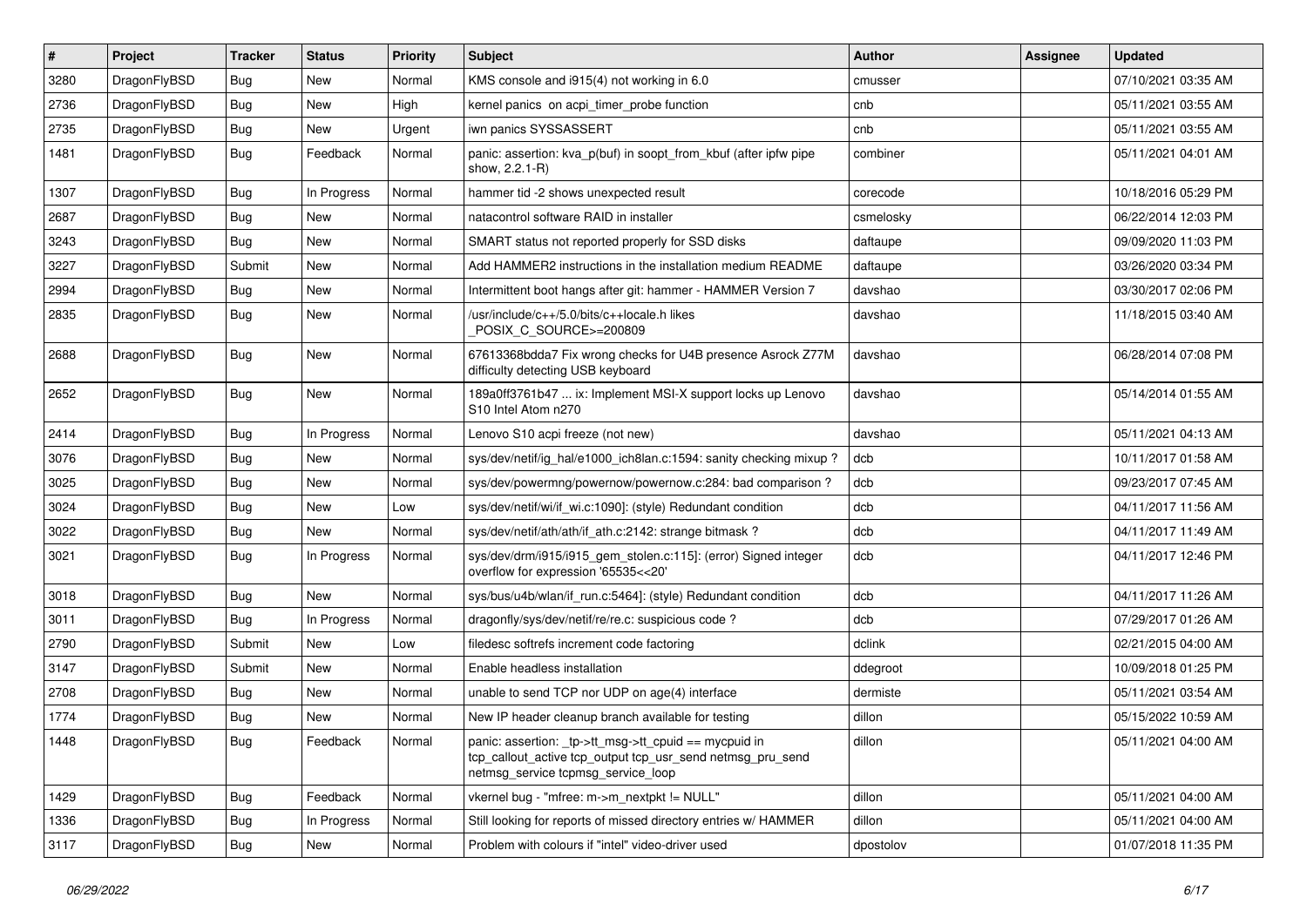| #    | Project      | <b>Tracker</b> | <b>Status</b> | <b>Priority</b> | <b>Subject</b>                                                                                             | Author        | Assignee | <b>Updated</b>      |
|------|--------------|----------------|---------------|-----------------|------------------------------------------------------------------------------------------------------------|---------------|----------|---------------------|
| 3116 | DragonFlyBSD | Bug            | New           | Normal          | da0 detects on very big volume if to _remove_ usb install stick and<br>reboot on Intel NUC5PPYH            | dpostolov     |          | 01/07/2018 09:40 PM |
| 1877 | DragonFlyBSD | <b>Bug</b>     | <b>New</b>    | Normal          | Freeze during 1st hammer cleanup after new install                                                         | elekktretterr |          | 05/15/2022 11:43 AM |
| 1669 | DragonFlyBSD | Bug            | In Progress   | Normal          | Drive wont open using button                                                                               | elekktretterr |          | 02/29/2012 12:05 PM |
| 1668 | DragonFlyBSD | <b>Bug</b>     | Feedback      | Normal          | Power button not working                                                                                   | elekktretterr |          | 03/10/2013 06:22 AM |
| 1634 | DragonFlyBSD | <b>Bug</b>     | New           | Normal          | panic: spin lock: 0xe4ad1320, indefinitive wait!                                                           | elekktretterr |          | 01/19/2015 03:21 AM |
| 1613 | DragonFlyBSD | Bug            | Feedback      | Normal          | USB Keyboard not working on master                                                                         | elekktretterr |          | 05/11/2021 04:05 AM |
| 1463 | DragonFlyBSD | <b>Bug</b>     | New           | Normal          | Mountroot before drives are initialized                                                                    | elekktretterr |          | 12/07/2010 01:30 PM |
| 1456 | DragonFlyBSD | <b>Bug</b>     | Feedback      | Normal          | Microsoft wireless desktop problems                                                                        | elekktretterr |          | 01/15/2015 08:34 AM |
| 1454 | DragonFlyBSD | <b>Bug</b>     | Feedback      | Normal          | Unable to boot from external USB DVD drive                                                                 | elekktretterr |          | 05/11/2021 04:01 AM |
| 1194 | DragonFlyBSD | <b>Bug</b>     | New           | Normal          | SCSI errors while trying to copy photos from my camera                                                     | elekktretterr |          | 01/14/2015 04:39 PM |
| 1181 | DragonFlyBSD | Bug            | In Progress   | Normal          | ACX111 panic                                                                                               | elekktretterr |          | 05/11/2021 04:00 AM |
| 2254 | DragonFlyBSD | Bug            | <b>New</b>    | Normal          | panic: assertion "ref < &td->td_toks_end" failed in lwkt_gettoken at<br>/usr/src/sys/kern/lwkt_token.c:588 | eocallaghan   |          | 12/05/2011 10:21 PM |
| 2164 | DragonFlyBSD | <b>Bug</b>     | <b>New</b>    | Normal          | panic on reboot from usb.                                                                                  | eocallaghan   |          | 10/27/2011 09:29 AM |
| 2161 | DragonFlyBSD | <b>Bug</b>     | New           | Normal          | Outdated xorg.conf file gets installed into etc and screws up mouse                                        | eocallaghan   |          | 10/27/2011 01:51 PM |
| 2158 | DragonFlyBSD | <b>Bug</b>     | New           | Normal          | iwn panics with assertion on boot.                                                                         | eocallaghan   |          | 10/24/2011 04:13 PM |
| 1947 | DragonFlyBSD | <b>Bug</b>     | <b>New</b>    | Low             | GA-880GM-UD2H (rev. 1.3) AHCI fails to detect disks at the end of<br>the RAID controller                   | eocallaghan   |          | 11/27/2021 08:46 AM |
| 1592 | DragonFlyBSD | Bug            | Feedback      | Normal          | AcpiOSUnmapMemory: Warning, deallocation did not track<br>allocation.                                      | eocallaghan   |          | 06/02/2014 07:45 AM |
| 1591 | DragonFlyBSD | Bug            | Feedback      | Normal          | Lenovo X301 hangs with AHCI Driver CMD TIMEOUT<br>STS=d0 <bsy></bsy>                                       | eocallaghan   |          | 05/11/2021 04:05 AM |
| 2544 | DragonFlyBSD | Bug            | <b>New</b>    | Normal          | live DVD system boot (menu option 1) caused db> prompt on<br>PE1950                                        | estrabd       |          | 05/11/2021 03:54 AM |
| 3276 | DragonFlyBSD | Submit         | <b>New</b>    | Normal          | Add option controlling whether gpt expand expands the last partition<br>(needs testing)                    | falsifian     |          | 07/10/2021 03:35 AM |
| 2075 | DragonFlyBSD | Bug            | <b>New</b>    | Normal          | pflogd on x86 64                                                                                           | fanch         |          | 05/16/2011 04:04 PM |
| 2657 | DragonFlyBSD | <b>Bug</b>     | <b>New</b>    | High            | Needs acl to migrate our servers                                                                           | ferney        |          | 03/31/2014 11:37 AM |
| 2569 | DragonFlyBSD | <b>Bug</b>     | New           | Normal          | ctime NFS                                                                                                  | ferney        |          | 08/11/2013 04:35 AM |
| 1672 | DragonFlyBSD | Bug            | Feedback      | Normal          | panic (trap 12) around btree_search() in 2.4.1-RELEASE                                                     | floid         |          | 01/19/2015 03:36 AM |
| 979  | DragonFlyBSD | <b>Bug</b>     | Feedback      | Normal          | Failure-prone USB mass storage (SB600? msdosfs? CAM?)                                                      | floid         |          | 01/15/2015 08:38 AM |
| 846  | DragonFlyBSD | <b>Bug</b>     | Feedback      | Normal          | USB bugs:usb mouse can't used!                                                                             | frankning     |          | 01/15/2015 08:36 AM |
| 1899 | DragonFlyBSD | <b>Bug</b>     | New           | Normal          | Keyboard doesn't work                                                                                      | fransm        |          | 05/15/2022 03:32 PM |
| 2803 | DragonFlyBSD | <b>Bug</b>     | New           | Normal          | HAMMER: Warning: UNDO area too small!                                                                      | ftigeot       |          | 03/11/2015 03:42 PM |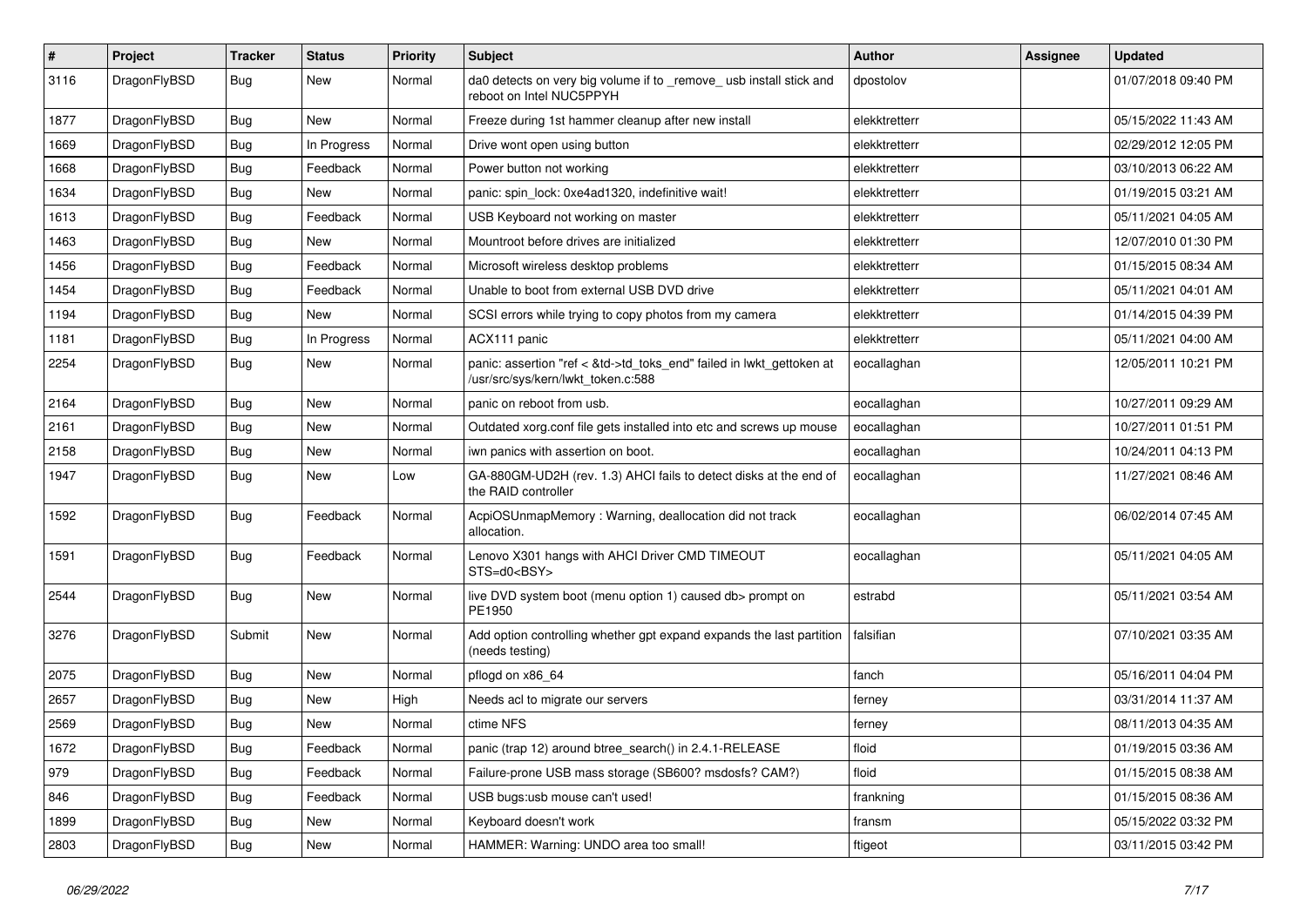| $\sharp$ | Project      | <b>Tracker</b> | <b>Status</b> | <b>Priority</b> | Subject                                                                                 | <b>Author</b> | Assignee | <b>Updated</b>      |
|----------|--------------|----------------|---------------|-----------------|-----------------------------------------------------------------------------------------|---------------|----------|---------------------|
| 2674     | DragonFlyBSD | Bug            | New           | Normal          | <b>GPT Support</b>                                                                      | ftigeot       |          | 12/28/2015 02:54 PM |
| 2619     | DragonFlyBSD | Bug            | <b>New</b>    | Normal          | DragonFly 3.6 can't be installed on a 6TB volume                                        | ftigeot       |          | 02/23/2014 11:55 PM |
| 2535     | DragonFlyBSD | <b>Bug</b>     | <b>New</b>    | Normal          | Imap processes apparentlt blocked on disk I/O                                           | ftigeot       |          | 04/02/2013 09:31 AM |
| 2403     | DragonFlyBSD | <b>Bug</b>     | New           | Low             | newfs - E doesn't handle /dev/serno device names properly                               | ftigeot       |          | 08/17/2012 05:07 AM |
| 2122     | DragonFlyBSD | Submit         | <b>New</b>    | Normal          | [Review] Fixes to the VFS layer                                                         | ftigeot       |          | 05/31/2022 03:25 PM |
| 2051     | DragonFlyBSD | <b>Bug</b>     | New           | Normal          | No ipv6 lan route entry created on 2.10                                                 | ftigeot       |          | 04/21/2011 10:37 AM |
| 1923     | DragonFlyBSD | Bug            | New           | Normal          | Abysmal NFS performance with IPv6                                                       | ftigeot       |          | 12/05/2010 09:34 PM |
| 1826     | DragonFlyBSD | <b>Bug</b>     | <b>New</b>    | Normal          | panic during boot: assertion so->so_port  in tcp_input                                  | ftigeot       |          | 05/15/2022 11:05 AM |
| 1818     | DragonFlyBSD | <b>Bug</b>     | New           | Normal          | panic: Bad tailg NEXT (kqueue issue ?)                                                  | ftigeot       |          | 05/15/2022 11:40 AM |
| 3165     | DragonFlyBSD | Bug            | <b>New</b>    | Normal          | Looping at boot time                                                                    | gop           |          | 12/28/2018 01:04 PM |
| 2095     | DragonFlyBSD | <b>Bug</b>     | New           | Low             | Running installer post-install: Unsupported DFUI transport "                            | greenrd       |          | 06/26/2011 09:20 AM |
| 2094     | DragonFlyBSD | <b>Bug</b>     | <b>New</b>    | Normal          | Segfault when gdb printing backtrace from core dump                                     | greenrd       |          | 06/25/2011 04:14 PM |
| 1563     | DragonFlyBSD | <b>Bug</b>     | Feedback      | Normal          | reset(1) doesn't reset terminal to the defaults                                         | hasso         |          | 03/10/2013 04:17 AM |
| 1525     | DragonFlyBSD | <b>Bug</b>     | <b>New</b>    | Normal          | boehm-gc problems                                                                       | hasso         |          | 10/13/2012 07:13 PM |
| 1502     | DragonFlyBSD | <b>Bug</b>     | In Progress   | Normal          | Lock while deleting files from nohistory HAMMER directories                             | hasso         |          | 03/10/2013 04:28 AM |
| 1486     | DragonFlyBSD | <b>Bug</b>     | Feedback      | Normal          | Interrupt storm related to SATA DVD device                                              | hasso         |          | 05/11/2021 04:01 AM |
| 1313     | DragonFlyBSD | <b>Bug</b>     | New           | Low             | Signal code in kernel needs major overhaul (signal queues,<br>si_code, si_addr)         | hasso         |          | 05/11/2021 04:00 AM |
| 884      | DragonFlyBSD | <b>Bug</b>     | In Progress   | High            | Performance/memory problems under filesystem IO load                                    | hasso         |          | 05/11/2021 03:50 AM |
| 2680     | DragonFlyBSD | <b>Bug</b>     | <b>New</b>    | Low             | boot0cfg update makes box unbootable                                                    | herrgard      |          | 06/10/2014 06:02 AM |
| 2125     | DragonFlyBSD | <b>Bug</b>     | New           | Normal          | Weird garbage in dmesg                                                                  | herrgard      |          | 08/30/2011 08:04 PM |
| 2045     | DragonFlyBSD | <b>Bug</b>     | <b>New</b>    | Normal          | ral(4): Fatal trap 12: page fault while in kernel mode (two panics)                     | herrgard      |          | 11/03/2011 05:34 PM |
| 1982     | DragonFlyBSD | <b>Bug</b>     | <b>New</b>    | Low             | There is no linuxulator on x86-64                                                       | herrgard      |          | 05/31/2022 02:25 PM |
| 3206     | DragonFlyBSD | Submit         | New           | Normal          | update psm/kbd to FreeBSD 12.0 code                                                     | htse          |          | 10/05/2019 03:49 PM |
| 3201     | DragonFlyBSD | Submit         | New           | Normal          | Fixes make search display                                                               | htse          |          | 08/20/2021 04:02 PM |
| 3189     | DragonFlyBSD | <b>Bug</b>     | New           | Normal          | Allow DragonFly Mail Agent to accept an alternate config via<br>command line switch     | iang          |          | 08/16/2021 12:42 AM |
| 3029     | DragonFlyBSD | <b>Bug</b>     | <b>New</b>    | Normal          | Running DflyBSD 4.8 on FreeBSD bhyve as a guest                                         | iron          |          | 05/13/2022 04:33 AM |
| 2604     | DragonFlyBSD | Bug            | New           | Normal          | dell laptop does not boot with LATEST                                                   | isenmann      |          | 11/20/2013 02:07 AM |
| 3134     | DragonFlyBSD | <b>Bug</b>     | <b>New</b>    | Normal          | RFC 3021 (/31 networks) appear to be unsupported                                        | jailbird      |          | 05/16/2018 11:03 PM |
| 2369     | DragonFlyBSD | <b>Bug</b>     | New           | Normal          | panic: Bad link elm 0xffffffe07edf6068 next->prev != elm                                | jaydg         |          | 08/15/2012 03:04 AM |
| 2308     | DragonFlyBSD | <b>Bug</b>     | New           | Normal          | System freeze when unloading snd hda                                                    | jaydg         |          | 02/19/2012 07:15 AM |
| 2731     | DragonFlyBSD | <b>Bug</b>     | In Progress   | Normal          | Screen full of random colors when starting Xorg with Intel Haswell<br>HD Graphics P4600 | jkatzmaier    |          | 11/12/2014 04:08 PM |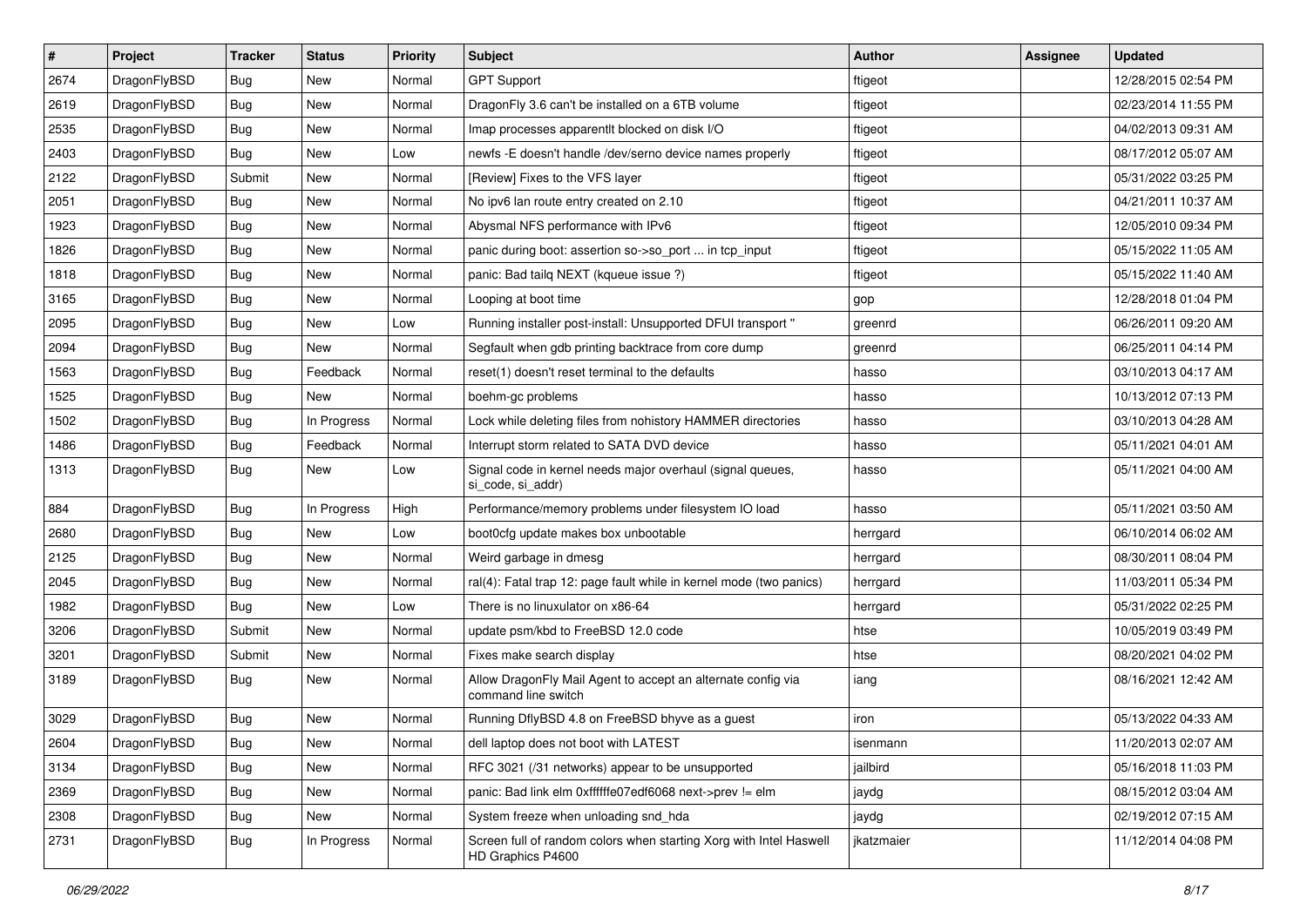| $\sharp$ | Project      | <b>Tracker</b> | <b>Status</b> | <b>Priority</b> | Subject                                                                                                    | Author          | Assignee | <b>Updated</b>      |
|----------|--------------|----------------|---------------|-----------------|------------------------------------------------------------------------------------------------------------|-----------------|----------|---------------------|
| 2890     | DragonFlyBSD | <b>Bug</b>     | New           | Normal          | not able to boot usb installer on Toshiba Chromebook 2                                                     | johnnywhishbone |          | 02/22/2016 03:42 AM |
| 2712     | DragonFlyBSD | <b>Bug</b>     | New           | Normal          | connect(2) returns EINVAL when retrying after ECONNREFUSED                                                 | jorisgio        |          | 08/14/2014 05:31 PM |
| 2568     | DragonFlyBSD | <b>Bug</b>     | New           | Normal          | AHCI panic                                                                                                 | josepht         |          | 06/07/2013 05:52 PM |
| 2013     | DragonFlyBSD | <b>Bug</b>     | In Progress   | Normal          | oversized DMA request loop                                                                                 | josepht         |          | 05/11/2021 04:06 AM |
| 1745     | DragonFlyBSD | <b>Bug</b>     | Feedback      | Normal          | kmalloc panic                                                                                              | josepht         |          | 05/11/2021 04:05 AM |
| 1330     | DragonFlyBSD | <b>Bug</b>     | Feedback      | Normal          | Hammer, usb disk, SYNCHRONIZE CACHE failure                                                                | josepht         |          | 06/02/2014 04:56 AM |
| 1717     | DragonFlyBSD | <b>Bug</b>     | Feedback      | Normal          | HAMMER panic in hammer_cursor_down()                                                                       | josepht1        |          | 05/11/2021 04:05 AM |
| 2245     | DragonFlyBSD | <b>Bug</b>     | <b>New</b>    | Normal          | panic: assertion "ref < &td->td_toks_end" failed in lwkt_gettoken at<br>/usr/src/sys/kern/lwkt_token.c:588 | juanfra684      |          | 11/22/2011 07:41 PM |
| 2153     | DragonFlyBSD | <b>Bug</b>     | <b>New</b>    | Normal          | Too many unuseful warnings at boot                                                                         | juanfra684      |          | 10/18/2011 10:16 PM |
| 3228     | DragonFlyBSD | <b>Bug</b>     | New           | Low             | pfi kif unref: state refcount $\leq$ 0 in dmesg                                                            | justin          |          | 03/05/2021 06:39 AM |
| 2444     | DragonFlyBSD | <b>Bug</b>     | New           | Normal          | Crash during Hammer overnight cleanup                                                                      | justin          |          | 11/04/2012 07:58 AM |
| 2090     | DragonFlyBSD | <b>Bug</b>     | Feedback      | Normal          | snd hda does not support headphone automute                                                                | justin          |          | 03/29/2012 08:03 PM |
| 2645     | DragonFlyBSD | <b>Bug</b>     | New           | Normal          | panic with dsched fq and ioprio                                                                            | jyoung15        |          | 02/20/2014 07:29 AM |
| 1727     | DragonFlyBSD | <b>Bug</b>     | Feedback      | Normal          | CD boot panic (2.6.1) (usb?)                                                                               | kiril           |          | 05/15/2022 05:10 AM |
| 2529     | DragonFlyBSD | <b>Bug</b>     | New           | Low             | Sundance network adapter is not detected and attached                                                      | kworr           |          | 03/25/2013 02:29 AM |
| 2421     | DragonFlyBSD | <b>Bug</b>     | New           | High            | Kernel panic: vm_fault: page 0xc0f70000 not busy!                                                          | lentferj        |          | 10/03/2012 08:16 AM |
| 2288     | DragonFlyBSD | <b>Bug</b>     | Feedback      | Normal          | Random IO performance loss introduced since January 1st                                                    | lentferj        |          | 01/23/2013 04:21 PM |
| 1939     | DragonFlyBSD | <b>Bug</b>     | New           | Normal          | Panic on nightly build and stress test box                                                                 | lentferj        |          | 12/18/2010 08:41 AM |
| 1916     | DragonFlyBSD | <b>Bug</b>     | New           | Normal          | Constant crashes on x86_64 with UFS                                                                        | lentferj        |          | 11/21/2010 07:40 PM |
| 2892     | DragonFlyBSD | <b>Bug</b>     | New           | Normal          | swap pager:indefinite wait bufferf error                                                                   | lhmwzy          |          | 02/21/2016 10:32 PM |
| 3310     | DragonFlyBSD | <b>Bug</b>     | In Progress   | Normal          | NVMM+QEMU fail to boot with UEFI: Mem Assist Failed<br>[gpa=0xfffffff0]                                    | liweitianux     |          | 01/11/2022 03:22 PM |
| 2917     | DragonFlyBSD | <b>Bug</b>     | New           | Normal          | da8: reading primary partition table: error accessing offset<br>000000000000 for 512                       | liweitianux     |          | 05/11/2021 08:43 PM |
| 2565     | DragonFlyBSD | <b>Bug</b>     | <b>New</b>    | Normal          | "ifconfig ix0 up" panic                                                                                    | Itpig402a       |          | 06/03/2013 05:46 AM |
| 2434     | DragonFlyBSD | <b>Bug</b>     | <b>New</b>    | Normal          | BTX Halted - Boot fails on USB/GUI                                                                         | lucmv           |          | 10/17/2012 08:12 PM |
| 2808     | DragonFlyBSD | <b>Bug</b>     | New           | Normal          | X freeze by switching between X and VT - results in black screen                                           | lukesky333      |          | 05/11/2021 03:55 AM |
| 2531     | DragonFlyBSD | Bug            | <b>New</b>    | Normal          | camcontrol fails to disable APM                                                                            | m.lombardi85    |          | 03/23/2013 12:28 PM |
| 2167     | DragonFlyBSD | <b>Bug</b>     | <b>New</b>    | Normal          | shutdown/reboot fails after uptime msg                                                                     | marino          |          | 11/28/2011 03:01 AM |
| 3035     | DragonFlyBSD | Bug            | <b>New</b>    | Normal          | panic: assertion "cpu $>= 0$ && cpu < ncpus" failed in netisr cpuport<br>at /usr/src/sys/net/netisr2.h:87  | masu            |          | 05/11/2017 01:24 AM |
| 2809     | DragonFlyBSD | <b>Bug</b>     | New           | Normal          | hammer mirror-stream                                                                                       | masu            |          | 04/10/2015 12:33 AM |
| 1860     | DragonFlyBSD | <b>Bug</b>     | Feedback      | Normal          | Panic while creating UFS fs on vn(4) for initrd                                                            | matthias        |          | 02/29/2012 07:16 AM |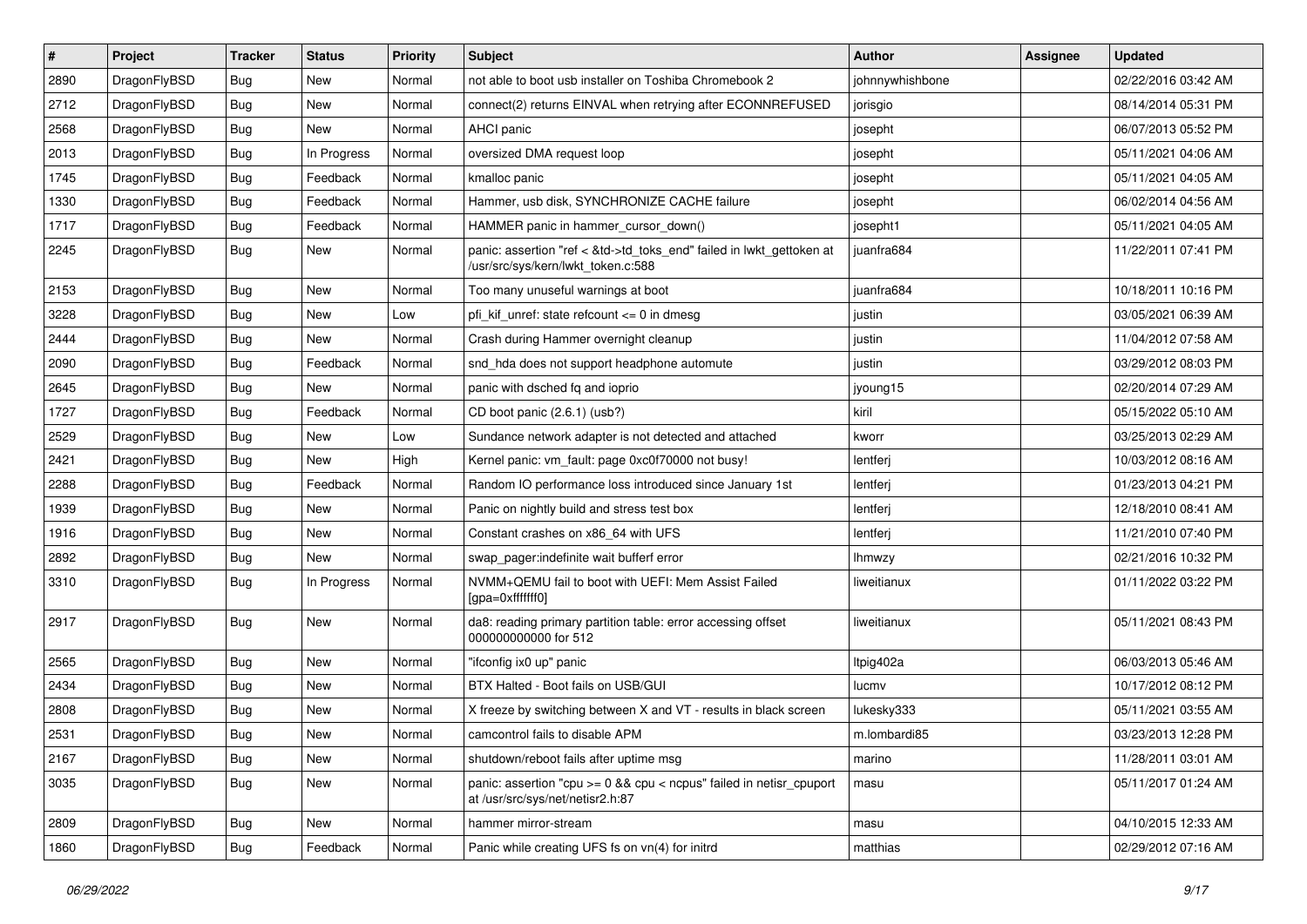| $\vert$ # | Project      | <b>Tracker</b> | <b>Status</b> | <b>Priority</b> | Subject                                                                                                            | Author                 | Assignee | <b>Updated</b>      |
|-----------|--------------|----------------|---------------|-----------------|--------------------------------------------------------------------------------------------------------------------|------------------------|----------|---------------------|
| 2067      | DragonFlyBSD | <b>Bug</b>     | New           | Normal          | sound/pcm: "play interrupt timeout, channel dead"                                                                  | matthiasr              |          | 05/11/2021 03:55 AM |
| 2598      | DragonFlyBSD | <b>Bug</b>     | <b>New</b>    | Normal          | i386 via USB Booting                                                                                               | mbzadegan              |          | 10/21/2013 02:28 AM |
| 2644      | DragonFlyBSD | <b>Bug</b>     | Feedback      | Normal          | 3.6.0-REL trap 9 on boot                                                                                           | memmerto               |          | 11/27/2021 08:08 AM |
| 3317      | DragonFlyBSD | Bug            | In Progress   | Normal          | Network vtnet0 not working on Hetzner cloud                                                                        | mneumann               |          | 06/18/2022 03:55 AM |
| 3235      | DragonFlyBSD | Bug            | <b>New</b>    | Normal          | Kernel panic in devfs vnops.c                                                                                      | mneumann               |          | 04/28/2020 07:00 AM |
| 3222      | DragonFlyBSD | Bug            | New           | Normal          | gcc - undefined reference to '__atomic_load' (missing libatomic?)                                                  | mneumann               |          | 02/08/2020 02:45 AM |
| 3111      | DragonFlyBSD | Bug            | In Progress   | High            | Mouse lags every second heavily under X11                                                                          | mneumann               |          | 12/12/2017 09:46 PM |
| 2972      | DragonFlyBSD | Bug            | <b>New</b>    | Normal          | ipfw3 "deny to me" does not work correctly                                                                         | mneumann               |          | 12/27/2016 12:11 PM |
| 2881      | DragonFlyBSD | Bug            | New           | Normal          | Pulseaudio hangs/resets system when starting X11                                                                   | mneumann               |          | 01/09/2016 03:08 AM |
| 2788      | DragonFlyBSD | Bug            | <b>New</b>    | Normal          | ioctl GSLICEINFO: Not working for vnode slice                                                                      | mneumann               |          | 02/12/2015 07:49 AM |
| 3218      | DragonFlyBSD | Bug            | <b>New</b>    | Normal          | Kernel panics are not sent to comconsole when booted over EFI                                                      | mqudsi                 |          | 12/02/2019 08:52 PM |
| 1144      | DragonFlyBSD | Bug            | Feedback      | Normal          | Incorrect clock under KVM                                                                                          | msylvan                |          | 03/09/2013 01:17 PM |
| 2104      | DragonFlyBSD | Bug            | New           | Normal          | network configuration seg. fault on install CD                                                                     | navratil               |          | 07/26/2011 07:55 AM |
| 2958      | DragonFlyBSD | Bug            | Feedback      | Normal          | Hammer FS dies during pruning after massive write load                                                             | neilb                  |          | 10/11/2016 04:20 AM |
| 2957      | DragonFlyBSD | Bug            | Feedback      | Normal          | swapoff -a followed by swapon -a doesn't give your swap back                                                       | neilb                  |          | 10/09/2016 04:17 AM |
| 2098      | DragonFlyBSD | Submit         | New           | Normal          | [PATCH] correct ath man page example<br>(/usr/src/share/man/man4/ath.4)                                            | nobody                 |          | 11/15/2011 12:27 AM |
| 3215      | DragonFlyBSD | Bug            | <b>New</b>    | Normal          | Hang in tcdrain(3) after write(3)                                                                                  | noloader               |          | 11/25/2019 03:08 PM |
| 2622      | DragonFlyBSD | Bug            | New           | Normal          | VAIO FIT15E fn keys support                                                                                        | nonsolosoft            |          | 12/31/2013 01:31 AM |
| 2621      | DragonFlyBSD | Bug            | <b>New</b>    | Normal          | core dump using cdrom                                                                                              | nonsolosoft            |          | 12/27/2013 12:43 AM |
| 2412      | DragonFlyBSD | Bug            | New           | Normal          | wlan0 fails to get address via dhclient                                                                            | nonsolosoft            |          | 08/30/2012 05:55 AM |
| 2182      | DragonFlyBSD | Bug            | <b>New</b>    | Normal          | if_msk PHY FIFO underrun/overflow                                                                                  | nonsolosoft            |          | 09/03/2012 06:39 AM |
| 1193      | DragonFlyBSD | <b>Bug</b>     | New           | Normal          | kernel doesn't recognize cdrom drive                                                                               | nonsolosoft            |          | 01/25/2014 09:11 PM |
| 3052      | DragonFlyBSD | <b>Bug</b>     | New           | Normal          | panic DragonFly v4.8.1-RELEASE by mounting a malformed NTFS<br>image [64.000]                                      | open.source@ribose.com |          | 08/14/2017 03:22 AM |
| 3051      | DragonFlyBSD | <b>Bug</b>     | New           | Normal          | panic DragonFly v4.8.1-RELEASE by mounting a malformed NTFS<br>image [12.000]                                      | open.source@ribose.com |          | 08/14/2017 03:20 AM |
| 3049      | DragonFlyBSD | <b>Bug</b>     | New           | Normal          | panic DragonFly v4.8.1-RELEASE by mounting a malformed<br>msdosfs image [12.128]                                   | open.source@ribose.com |          | 08/14/2017 02:53 AM |
| 2802      | DragonFlyBSD | <b>Bug</b>     | New           | Normal          | USB Wifi urtwn0 crash from cd boot                                                                                 | opvalues               |          | 03/10/2015 01:07 AM |
| 2799      | DragonFlyBSD | <b>Bug</b>     | New           | Normal          | Fatal trap 12 caused by moused(8) -p /dev/cual0                                                                    | opvalues               |          | 03/04/2015 11:01 PM |
| 3152      | DragonFlyBSD | <b>Bug</b>     | Feedback      | Normal          | Console's size in ttyv0 and single user mode is sticking to 80x25,<br>while ttyv1 can make use of the whole screen | overtime               |          | 02/24/2019 01:08 AM |
| 3107      | DragonFlyBSD | <b>Bug</b>     | New           | Low             | ACPI interrupt storm when loading i915 on Lenovo T460                                                              | oyvinht                |          | 07/15/2020 07:01 AM |
| 2874      | DragonFlyBSD | <b>Bug</b>     | New           | Normal          | make world DESTDIR=/emptydir fails                                                                                 | pascii                 |          | 12/25/2015 07:04 AM |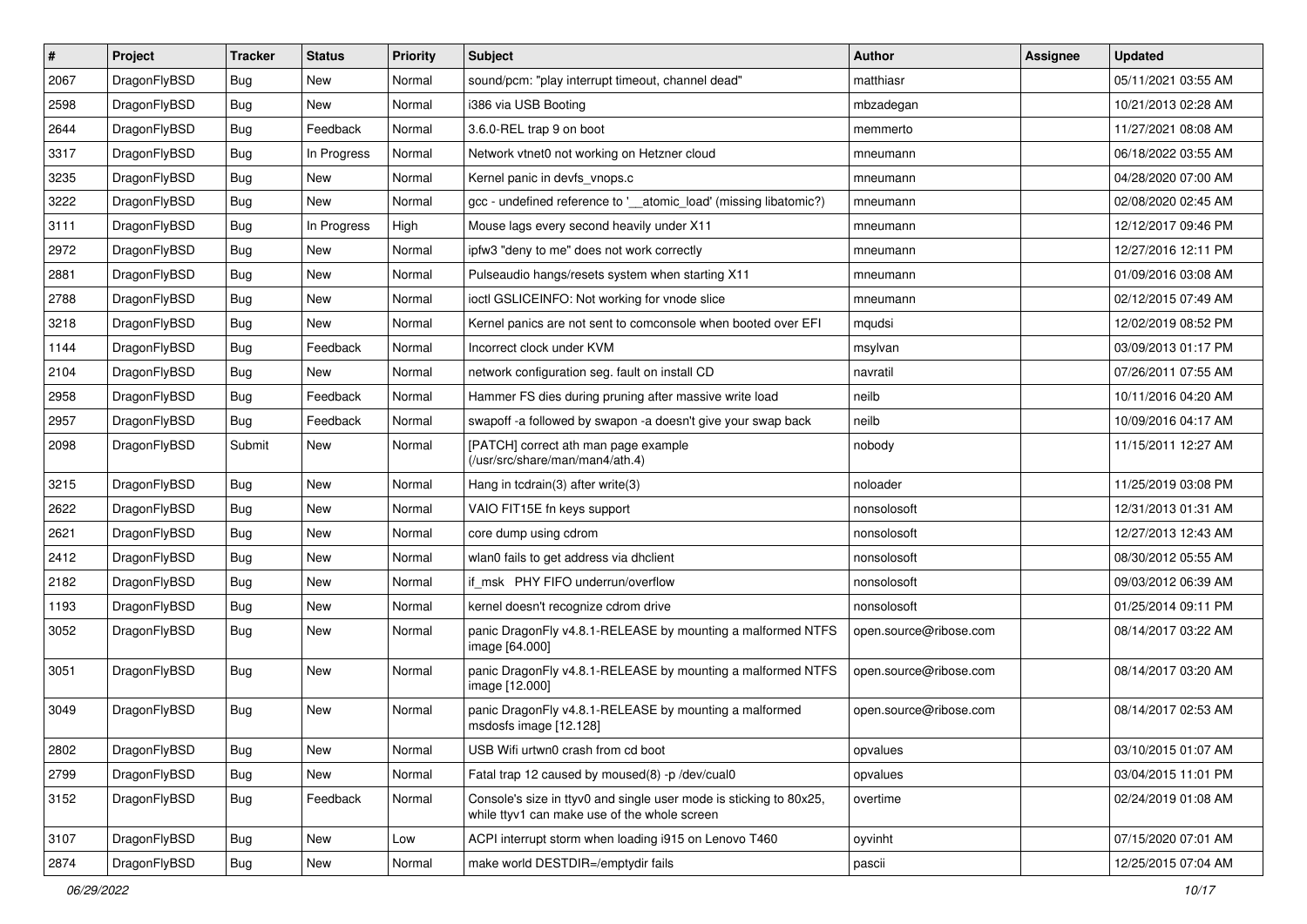| $\sharp$ | Project      | <b>Tracker</b> | <b>Status</b> | <b>Priority</b> | Subject                                                                                                        | <b>Author</b> | Assignee | <b>Updated</b>      |
|----------|--------------|----------------|---------------|-----------------|----------------------------------------------------------------------------------------------------------------|---------------|----------|---------------------|
| 2117     | DragonFlyBSD | Bug            | New           | High            | ACPI and/or bce(4) problem with 2.11.0.673.g0d557 on HP DL380<br>G6                                            | pauska        |          | 08/22/2011 10:15 AM |
| 2898     | DragonFlyBSD | Bug            | <b>New</b>    | Normal          | HAMMER panic                                                                                                   | pavalos       |          | 11/03/2018 07:05 AM |
| 2526     | DragonFlyBSD | <b>Bug</b>     | New           | Normal          | hammer cleanup doesn't run on first day of DST                                                                 | pavalos       |          | 10/18/2016 05:28 PM |
| 2248     | DragonFlyBSD | Bug            | <b>New</b>    | Normal          | sysctl panic                                                                                                   | pavalos       |          | 11/23/2011 06:23 PM |
| 2199     | DragonFlyBSD | <b>Bug</b>     | <b>New</b>    | Normal          | screen segfaults if utmpx isn't present                                                                        | pavalos       |          | 11/15/2011 10:52 PM |
| 2099     | DragonFlyBSD | <b>Bug</b>     | <b>New</b>    | Normal          | page fault panic in vm system                                                                                  | pavalos       |          | 07/10/2011 08:51 AM |
| 2048     | DragonFlyBSD | Bug            | <b>New</b>    | Normal          | panic: ffs_sync: rofs mod                                                                                      | pavalos       |          | 04/12/2011 05:45 AM |
| 2008     | DragonFlyBSD | <b>Bug</b>     | New           | Normal          | lwkt_setcpu_remote: td->td_flags 00800621 console flood                                                        | pavalos       |          | 03/06/2011 09:37 PM |
| 1949     | DragonFlyBSD | Bug            | <b>New</b>    | Normal          | iwn panic                                                                                                      | pavalos       |          | 01/30/2011 03:21 AM |
| 599      | DragonFlyBSD | <b>Bug</b>     | New           | Urgent          | 1.9.0 reproducable panic                                                                                       | pavalos       |          | 12/22/2010 01:08 AM |
| 3226     | DragonFlyBSD | <b>Bug</b>     | <b>New</b>    | Normal          | Xorg freezes in vm: thread stuck in "objtrm1"                                                                  | peeter        |          | 04/08/2020 02:10 AM |
| 2970     | DragonFlyBSD | Bug            | New           | Normal          | kernel 4.7: "Is -I" causes panic on UDF filesystem: "bgetvp -<br>overlapping buffer"                           | peeter        |          | 12/21/2016 02:46 AM |
| 1943     | DragonFlyBSD | Bug            | <b>New</b>    | Normal          | hammer assertion panic                                                                                         | peter         |          | 12/27/2010 12:45 AM |
| 1990     | DragonFlyBSD | <b>Bug</b>     | <b>New</b>    | Normal          | /mnt too large to mount                                                                                        | peur.neu      |          | 02/16/2011 11:24 PM |
| 1951     | DragonFlyBSD | <b>Bug</b>     | New           | Normal          | dma_timeouts at phyaddr on a good hdd                                                                          | peur.neu      |          | 01/04/2011 07:12 AM |
| 3247     | DragonFlyBSD | Bug            | <b>New</b>    | Normal          | Kernel panic doing nothing much                                                                                | phma          |          | 09/12/2020 11:40 PM |
| 2816     | DragonFlyBSD | <b>Bug</b>     | New           | Normal          | A multitasking process being debugged can get stuck                                                            | phma          |          | 05/19/2015 03:57 AM |
| 2611     | DragonFlyBSD | <b>Bug</b>     | New           | Normal          | Change in IP address results in network not working                                                            | phma          |          | 12/05/2013 07:55 PM |
| 2557     | DragonFlyBSD | <b>Bug</b>     | <b>New</b>    | Normal          | stock 3.4.1 kernel halts during booting if dm and dm_target_crypt<br>are loaded and RAID controller is present | phma          |          | 05/12/2013 10:38 PM |
| 2552     | DragonFlyBSD | <b>Bug</b>     | <b>New</b>    | Low             | hammer recovery should indicate progress                                                                       | phma          |          | 05/03/2013 12:13 AM |
| 2547     | DragonFlyBSD | <b>Bug</b>     | <b>New</b>    | High            | crashed while doing a dry run of pkg_rolling-replace                                                           | phma          |          | 04/18/2013 10:40 PM |
| 2389     | DragonFlyBSD | <b>Bug</b>     | New           | Normal          | computer crashed while listing processes                                                                       | phma          |          | 06/18/2012 02:49 PM |
| 2387     | DragonFlyBSD | <b>Bug</b>     | <b>New</b>    | Normal          | hammer ignores -t during dedup                                                                                 | phma          |          | 06/17/2012 12:30 PM |
| 2331     | DragonFlyBSD | <b>Bug</b>     | New           | Normal          | reading mouse mode from unopen file descriptor hangs mouse<br>driver                                           | phma          |          | 03/14/2012 09:43 AM |
| 2311     | DragonFlyBSD | <b>Bug</b>     | <b>New</b>    | Normal          | Xorg crash having something to do with drm                                                                     | phma          |          | 02/22/2012 09:59 AM |
| 2306     | DragonFlyBSD | <b>Bug</b>     | New           | Normal          | a crash starts the kernel debugger in text mode, but just reboots in $X \mid p$ hma                            |               |          | 02/11/2012 08:02 PM |
| 1559     | DragonFlyBSD | <b>Bug</b>     | New           | Normal          | kernel trap                                                                                                    | phma          |          | 11/27/2021 08:43 AM |
| 3302     | DragonFlyBSD | <b>Bug</b>     | New           | Normal          | Will not boot on System76 Lemur Pro (lemp10)                                                                   | piecuch       |          | 11/03/2021 10:21 AM |
| 3298     | DragonFlyBSD | <b>Bug</b>     | New           | Normal          | Running "w" and having logged in via XDM through VNC, "w" prints<br>an extra error message                     | piecuch       |          | 10/25/2021 09:16 AM |
| 3239     | DragonFlyBSD | Bug            | New           | Normal          | unable to SIGKILL glitched emacs                                                                               | piecuch       |          | 05/26/2020 03:30 AM |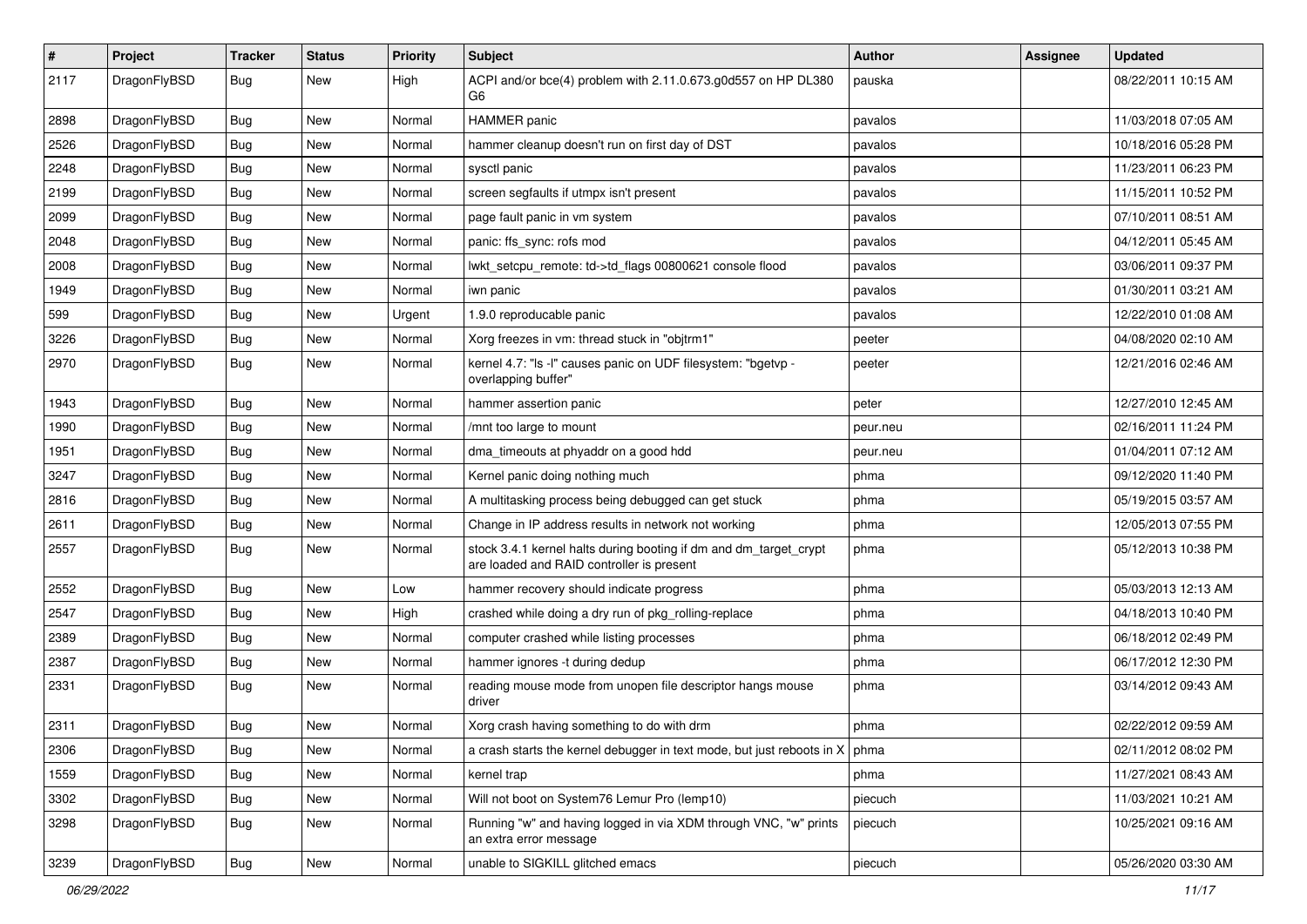| $\vert$ # | Project      | <b>Tracker</b> | <b>Status</b> | <b>Priority</b> | <b>Subject</b>                                                                                                                                                                                    | <b>Author</b> | Assignee | <b>Updated</b>      |
|-----------|--------------|----------------|---------------|-----------------|---------------------------------------------------------------------------------------------------------------------------------------------------------------------------------------------------|---------------|----------|---------------------|
| 3238      | DragonFlyBSD | Bug            | <b>New</b>    | Normal          | race conditions when printing from vkernel console                                                                                                                                                | piecuch       |          | 05/19/2020 02:50 PM |
| 3245      | DragonFlyBSD | Bug            | <b>New</b>    | Normal          | panic: free: guard1x fail, i915 load from loader.conf                                                                                                                                             | polachok      |          | 08/21/2020 10:36 AM |
| 1101      | DragonFlyBSD | Bug            | Feedback      | Normal          | ohci related panic                                                                                                                                                                                | polachok      |          | 05/11/2021 04:00 AM |
| 1577      | DragonFlyBSD | Bug            | Feedback      | Normal          | panic: assertion: leaf->base.obj $id == ip$ ->obj $id$ in<br>hammer ip delete range                                                                                                               | qhwt+dfly     |          | 05/11/2021 04:01 AM |
| 1387      | DragonFlyBSD | Bug            | Feedback      | Normal          | zero-size malloc and ps: kvm getprocs: Bad address                                                                                                                                                | qhwt+dfly     |          | 05/11/2021 04:00 AM |
| 1368      | DragonFlyBSD | <b>Bug</b>     | In Progress   | Normal          | suspend signal race?                                                                                                                                                                              | qhwt+dfly     |          | 05/11/2021 03:51 AM |
| 570       | DragonFlyBSD | <b>Bug</b>     | Feedback      | Normal          | 1.8.x: ACPI problems                                                                                                                                                                              | qhwt+dfly     |          | 06/02/2014 03:45 AM |
| 1942      | DragonFlyBSD | <b>Bug</b>     | <b>New</b>    | Normal          | locking against myself in getcacheblk()?                                                                                                                                                          | qhwt.dfly     |          | 05/31/2022 02:15 PM |
| 1917      | DragonFlyBSD | <b>Bug</b>     | <b>New</b>    | Normal          | panic: assertion: (RB_EMPTY(&ip->rec_tree) && (ip->flags &<br>HAMMER_INODE_XDIRTY) == 0)    (!RB_EMPTY(&ip->rec_tree)<br>&& (ip->flags & HAMMER_INODE_XDIRTY) != 0) in<br>hammer_flush_inode_done | qhwt.dfly     |          | 11/24/2010 03:23 AM |
| 2371      | DragonFlyBSD | <b>Bug</b>     | <b>New</b>    | Normal          | Timezone problem with America/Sao Paulo                                                                                                                                                           | raitech       |          | 05/17/2012 01:42 PM |
| 1560      | DragonFlyBSD | Bug            | Feedback      | Normal          | Unable to modify partition table on ThinkPad T61p during install                                                                                                                                  | rehsack       |          | 01/15/2015 08:57 AM |
| 3313      | DragonFlyBSD | Bug            | <b>New</b>    | Normal          | Can't boot from my live USB at all. The kernel loading process<br>hangs.                                                                                                                          | rempas        |          | 06/03/2022 12:16 AM |
| 2675      | DragonFlyBSD | Bug            | <b>New</b>    | Low             | Ultimate N WiFi Link 5300 get iwn intr: fatal firmware error on 5GHz                                                                                                                              | revuwa        |          | 05/11/2021 04:07 AM |
| 1836      | DragonFlyBSD | Bug            | <b>New</b>    | Normal          | Incorrect TCP checksum show up in tcpdump                                                                                                                                                         | robgar1       |          | 05/15/2022 11:22 AM |
| 2430      | DragonFlyBSD | <b>Bug</b>     | <b>New</b>    | Normal          | Alternate Password Hash method                                                                                                                                                                    | robin.carey1  |          | 10/07/2012 06:28 AM |
| 2138      | DragonFlyBSD | <b>Bug</b>     | <b>New</b>    | Normal          | > 100% CPU usage                                                                                                                                                                                  | robin.carey1  |          | 09/26/2011 12:20 PM |
| 2626      | DragonFlyBSD | <b>Bug</b>     | <b>New</b>    | Normal          | iwn driver drops with error: "firmware error 'iwn intr: fatal firmware<br>error"                                                                                                                  | rodyaj        |          | 01/09/2014 05:50 AM |
| 2738      | DragonFlyBSD | <b>Bug</b>     | <b>New</b>    | Normal          | Hammer: Strange behavior when trying to recover old version of<br>moved file                                                                                                                      | roland        |          | 11/20/2014 08:02 AM |
| 3141      | DragonFlyBSD | Bug            | <b>New</b>    | Normal          | dhclient blocks boot process                                                                                                                                                                      | rowo          |          | 12/16/2018 11:01 AM |
| 2887      | DragonFlyBSD | Bug            | New           | Low             | Missing extattr_namespace_to_string and<br>extattr string to namespace functions                                                                                                                  | rubenk        |          | 02/06/2016 05:09 AM |
| 2423      | DragonFlyBSD | <b>Bug</b>     | New           | Urgent          | After multiple panics/locks, hitting KKASSERT in<br>hammer init cursor                                                                                                                            | rumcic        |          | 09/18/2012 02:28 AM |
| 2080      | DragonFlyBSD | Bug            | <b>New</b>    | Normal          | panic: lockmgr thrd sleep: called from interrupt, ipi, or hard code<br>section                                                                                                                    | rumcic        |          | 05/30/2011 05:06 PM |
| 2072      | DragonFlyBSD | Bug            | <b>New</b>    | Normal          | Fatal trap 12: stopped at lwkt_send_ipiq3                                                                                                                                                         | rumcic        |          | 05/17/2011 04:12 AM |
| 1975      | DragonFlyBSD | Bug            | <b>New</b>    | Normal          | Applications seg fault in select() and poll()                                                                                                                                                     | rumcic        |          | 05/31/2022 02:58 PM |
| 1874      | DragonFlyBSD | <b>Bug</b>     | <b>New</b>    | Normal          | mpd listening on all IPs, accepting only on one                                                                                                                                                   | rumcic        |          | 05/08/2011 01:01 PM |
| 1873      | DragonFlyBSD | Bug            | <b>New</b>    | Normal          | Panic upon usb mouse detach and reattaching                                                                                                                                                       | rumcic        |          | 02/01/2011 09:53 AM |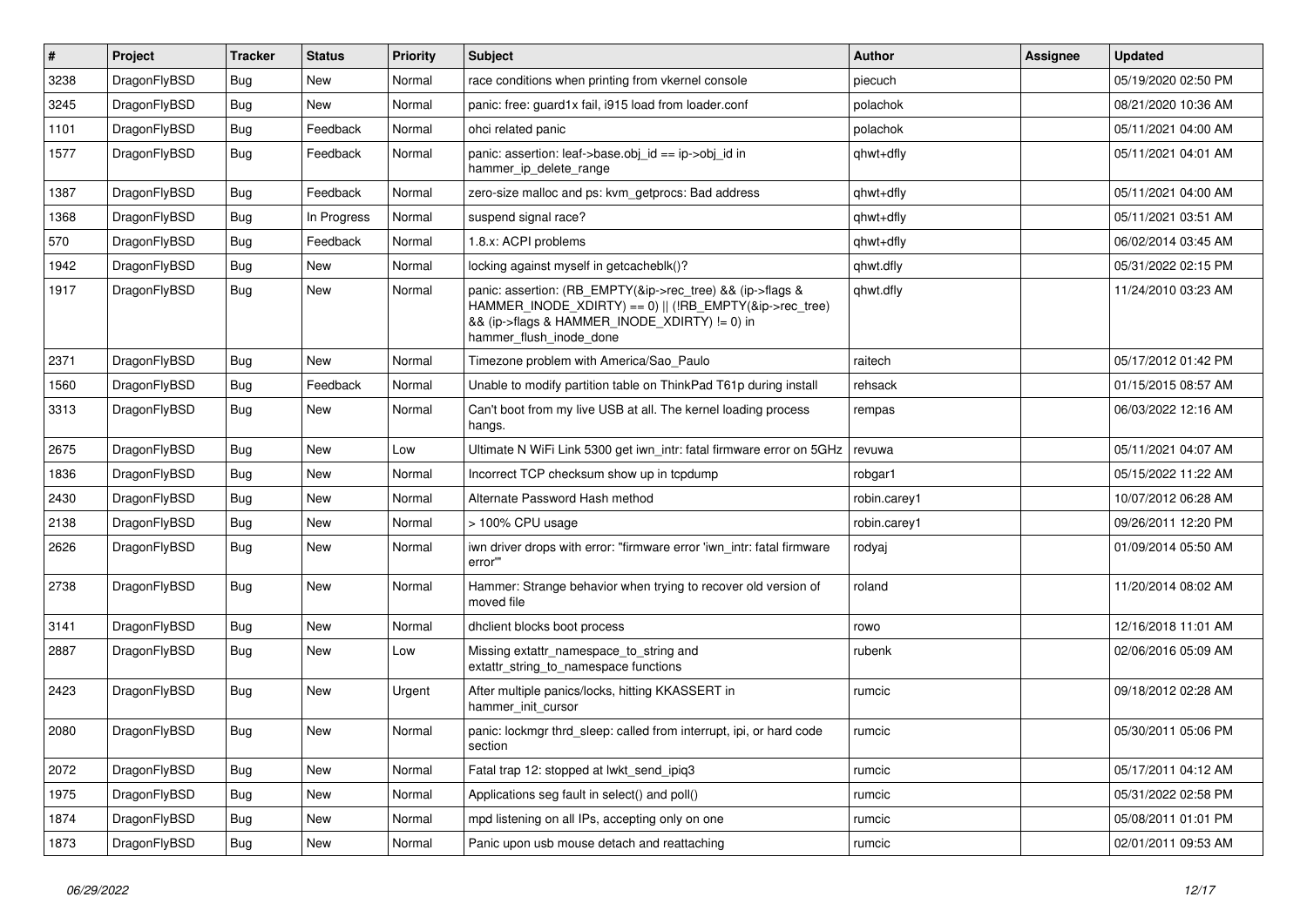| #    | Project      | <b>Tracker</b> | <b>Status</b> | <b>Priority</b> | Subject                                                                                         | Author     | Assignee | <b>Updated</b>      |
|------|--------------|----------------|---------------|-----------------|-------------------------------------------------------------------------------------------------|------------|----------|---------------------|
| 1580 | DragonFlyBSD | Bug            | Feedback      | Normal          | Panic (Fatal trap 12: page fault while in kernel mode) while playing<br>with pf and netif names | rumcic     |          | 12/21/2018 01:21 AM |
| 1489 | DragonFlyBSD | <b>Bug</b>     | Feedback      | Normal          | panic: ufs dirbad: bad dir                                                                      | rumcic     |          | 03/10/2013 04:34 AM |
| 1250 | DragonFlyBSD | Bug            | Feedback      | Normal          | Panic upon plugging an USB flash drive into the machine                                         | rumcic     |          | 03/10/2013 05:17 AM |
| 1249 | DragonFlyBSD | <b>Bug</b>     | Feedback      | Normal          | panic: ffs_vfree: freeing free inode                                                            | rumcic     |          | 03/10/2013 05:13 AM |
| 1218 | DragonFlyBSD | <b>Bug</b>     | In Progress   | Normal          | panic: assertion: $error == 0$ in hammer start transaction                                      | rumcic     |          | 05/11/2021 04:00 AM |
| 1192 | DragonFlyBSD | Submit         | <b>New</b>    | Normal          | KKASSERTs in sys/kern/uipc_{msg,socket}.c are too strict                                        | rumcic     |          | 05/11/2021 04:07 AM |
| 2316 | DragonFlyBSD | <b>Bug</b>     | New           | Normal          | Ungraceful invalid password handling for adding a new user in the<br>installer                  | rune       |          | 04/27/2012 11:23 PM |
| 3047 | DragonFlyBSD | <b>Bug</b>     | <b>New</b>    | Normal          | HAMMER critical write error                                                                     | samuel     |          | 06/19/2019 09:50 AM |
| 2123 | DragonFlyBSD | <b>Bug</b>     | New           | Normal          | hammer is losing files                                                                          | schmir     |          | 08/30/2011 07:56 PM |
| 2042 | DragonFlyBSD | Bug            | New           | Normal          | kernel panic, when run boot0cfg                                                                 | sepherosa  |          | 05/31/2022 03:01 PM |
| 1944 | DragonFlyBSD | Bug            | New           | Normal          | panic: backing_object 0xdea7b258 was somehow re-referenced<br>during collapse!                  | sepherosa  |          | 12/27/2010 02:06 AM |
| 2933 | DragonFlyBSD | Submit         | <b>New</b>    | Normal          | Remove unix domain socket support from cat(1)                                                   | sevan      |          | 08/01/2016 08:10 PM |
| 2924 | DragonFlyBSD | Bug            | New           | Normal          | cat -v fails to tag characters in extended table with M- prefix with<br>some locales            | sevan      |          | 07/11/2016 07:18 AM |
| 2396 | DragonFlyBSD | <b>Bug</b>     | Feedback      | High            | Latest 3.1 development version core dumps while destroying master<br><b>PFS</b>                 | sgeorge    |          | 01/23/2013 04:10 PM |
| 2347 | DragonFlyBSD | <b>Bug</b>     | Feedback      | High            | Hammer PFSes destroy does not give back full space allocated to<br><b>PFS</b>                   | sgeorge    |          | 07/19/2012 01:11 AM |
| 2124 | DragonFlyBSD | Bug            | <b>New</b>    | Normal          | getty repeating too quickly on port /dev/ttyv0                                                  | sgeorge.ml |          | 09/01/2011 04:28 AM |
| 2891 | DragonFlyBSD | Bug            | New           | Normal          | Kernel panic in IEEE802.11 related code                                                         | shamaz     |          | 05/29/2016 05:49 PM |
| 2863 | DragonFlyBSD | Bug            | New           | Normal          | HAMMER synch tid is zero                                                                        | shamaz     |          | 12/12/2015 11:24 PM |
| 2820 | DragonFlyBSD | Bug            | <b>New</b>    | Normal          | TP-Link USB Wi-Fi adapter cannot be reattached to the system                                    | shamaz     |          | 05/22/2015 09:45 PM |
| 1961 | DragonFlyBSD | <b>Bug</b>     | <b>New</b>    | Normal          | Can't create dump from DDB                                                                      | shamaz     |          | 01/29/2011 09:02 PM |
| 1935 | DragonFlyBSD | <b>Bug</b>     | New           | Normal          | mouse does not work after switching between x and console                                       | shamaz     |          | 12/13/2010 10:06 AM |
| 1884 | DragonFlyBSD | Bug            | New           | Normal          | System completely freezes while listening music (devbuf: malloc<br>limit exceeded)              | shamaz     |          | 01/24/2011 05:00 PM |
| 2141 | DragonFlyBSD | <b>Bug</b>     | <b>New</b>    | Urgent          | loader and/or documentation broken                                                              | sjg        |          | 01/20/2012 10:51 AM |
| 2061 | DragonFlyBSD | <b>Bug</b>     | New           | Normal          | USB keyboard boot panic                                                                         | sjg        |          | 05/04/2012 12:20 AM |
| 1786 | DragonFlyBSD | <b>Bug</b>     | New           | Normal          | Calling NULL function pointer initiates panic loop                                              | sjg        |          | 10/11/2010 05:28 PM |
| 2936 | DragonFlyBSD | <b>Bug</b>     | New           | Normal          | loader.efi crashes while loading kernel                                                         | spaceille  |          | 08/20/2016 06:17 AM |
| 2587 | DragonFlyBSD | <b>Bug</b>     | New           | Normal          | SATA DVD writer not detected by DragonFly                                                       | srussell   |          | 09/04/2020 08:55 AM |
| 2586 | DragonFlyBSD | Bug            | New           | Normal          | pf: "modulate" state seems problematic                                                          | srussell   |          | 09/25/2013 07:36 PM |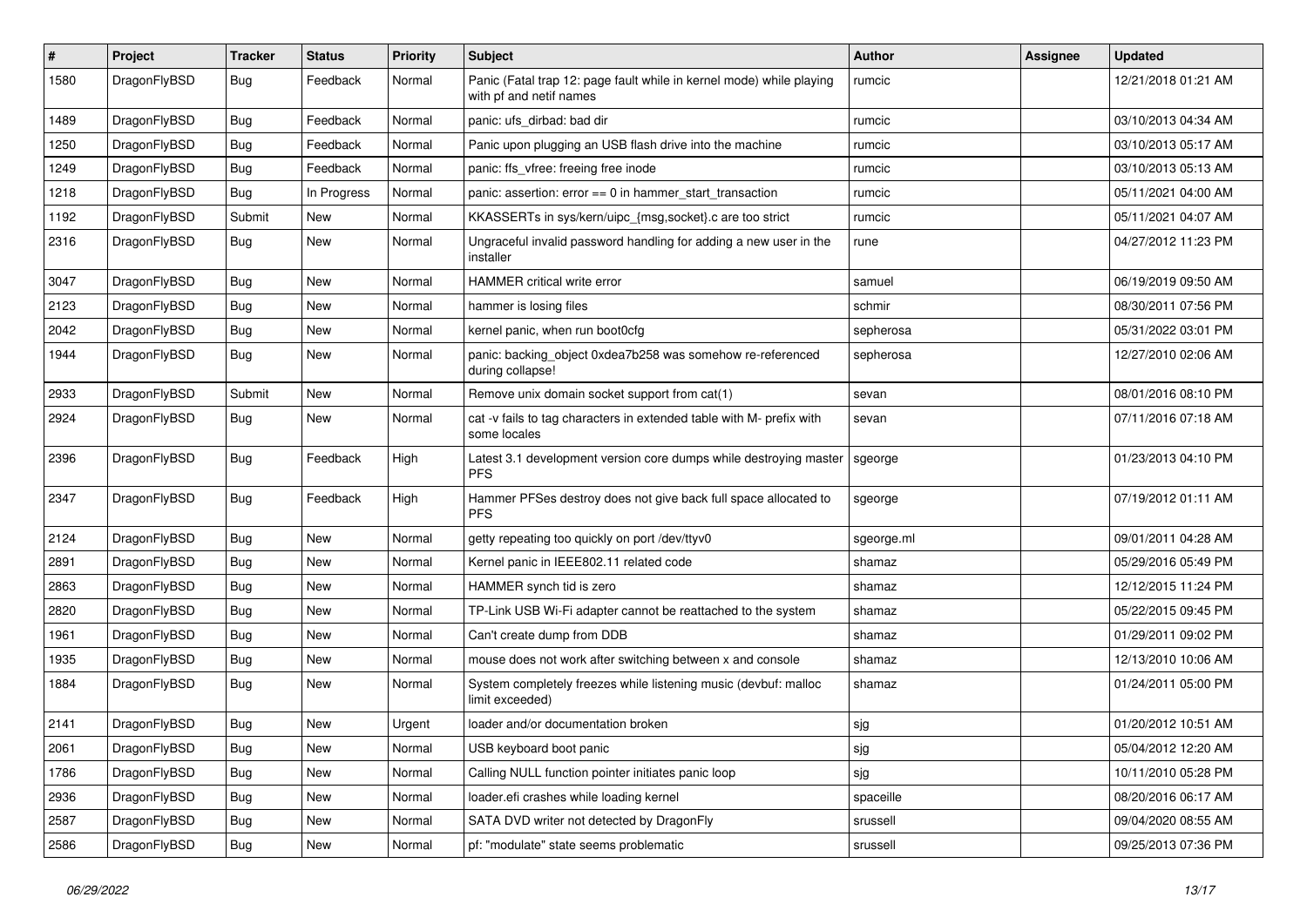| $\sharp$ | Project      | <b>Tracker</b> | <b>Status</b> | Priority | Subject                                                                                                  | Author            | Assignee | <b>Updated</b>      |
|----------|--------------|----------------|---------------|----------|----------------------------------------------------------------------------------------------------------|-------------------|----------|---------------------|
| 2077     | DragonFlyBSD | <b>Bug</b>     | <b>New</b>    | Normal   | USB devices conflicting                                                                                  | srussell          |          | 05/17/2011 05:12 PM |
| 3129     | DragonFlyBSD | <b>Bug</b>     | New           | High     | Kernel panic with 5.2.0 on A2SDi-4C-HLN4F                                                                | stateless         |          | 04/24/2018 12:50 AM |
| 2055     | DragonFlyBSD | <b>Bug</b>     | New           | Normal   | $ssh + IPV6 + bridge \Rightarrow connection freezes$                                                     | steve             |          | 04/24/2011 07:13 PM |
| 2004     | DragonFlyBSD | <b>Bug</b>     | New           | Normal   | LWKT_WAIT_IPIQ panic                                                                                     | steve             |          | 03/08/2011 05:46 PM |
| 2020     | DragonFlyBSD | <b>Bug</b>     | New           | Low      | Port brcm80211 driver from Linux to DragonFly BSD                                                        | studer            |          | 03/05/2011 10:54 PM |
| 2082     | DragonFlyBSD | <b>Bug</b>     | <b>New</b>    | Normal   | dfbsd 2.10.1 amd64 - mc port build error with 'bmake bin-install'                                        | sun-doctor        |          | 05/25/2011 07:18 PM |
| 2509     | DragonFlyBSD | <b>Bug</b>     | New           | Normal   | Redefinition of DIRBLKSIZ in restore(8)                                                                  | swildner          |          | 06/04/2022 04:40 AM |
| 1913     | DragonFlyBSD | <b>Bug</b>     | New           | Normal   | panic: assertion: ip->flush_state != HAMMER_FST_FLUSH in<br>hammer_flush_inode_core                      | swildner          |          | 11/20/2010 05:27 PM |
| 1907     | DragonFlyBSD | <b>Bug</b>     | <b>New</b>    | Normal   | Hammer crash in hammer_flusher_flush()                                                                   | swildner          |          | 11/11/2010 05:07 AM |
| 243      | DragonFlyBSD | <b>Bug</b>     | Feedback      | Normal   | weird behavior in the shell                                                                              | swildner          |          | 05/31/2022 02:51 PM |
| 3217     | DragonFlyBSD | <b>Bug</b>     | New           | Normal   | rescue tools: make install fails if rescue folder doesn't exist                                          | t dfbsd           |          | 11/27/2019 08:16 PM |
| 2915     | DragonFlyBSD | <b>Bug</b>     | New           | High     | Hammer mirror-copy problem                                                                               | t dfbsd           |          | 08/25/2016 05:28 AM |
| 3135     | DragonFlyBSD | Submit         | <b>New</b>    | Normal   | Add EVFILT_RECV and EVFILT_SEND                                                                          | tautolog          |          | 05/25/2018 09:59 PM |
| 3036     | DragonFlyBSD | <b>Bug</b>     | New           | Normal   | panic in icmp_redirect_start() ASSERT_IN_NETISR(0)                                                       | tautolog          |          | 05/11/2017 07:27 PM |
| 2921     | DragonFlyBSD | Submit         | New           | Normal   | Allow moused to accept userland mouse events                                                             | tautolog          |          | 05/11/2021 04:08 AM |
| 3113     | DragonFlyBSD | <b>Bug</b>     | In Progress   | Urgent   | Booting vKernel fails due being out of swap space                                                        | tcullen           |          | 05/11/2021 04:14 AM |
| 2609     | DragonFlyBSD | Bug            | New           | Normal   | master: panic: assertion<br>"LWKT_TOKEN_HELD_ANY(vm_object_token(object))" failed in<br>swp_pager_lookup | thomas.nikolajsen |          | 11/28/2013 11:36 AM |
| 2436     | DragonFlyBSD | Bug            | <b>New</b>    | Normal   | panic: assertion "lp->lwp_qcpu == dd->cpuid" failed in<br>dfly_acquire_curproc                           | thomas.nikolajsen |          | 01/23/2013 11:07 AM |
| 2296     | DragonFlyBSD | Bug            | In Progress   | High     | panic: assertion "m->wire_count > 0" failed                                                              | thomas.nikolajsen |          | 08/30/2012 06:09 AM |
| 1984     | DragonFlyBSD | Bug            | <b>New</b>    | Normal   | hammer mount fails after crash - HAMMER: FIFO record bad head<br>signature                               | thomas.nikolajsen |          | 03/08/2011 06:57 PM |
| 285      | DragonFlyBSD | Bug            | Feedback      | Low      | interrupt latency with re without ip address configured                                                  | thomas.nikolajsen |          | 02/20/2014 10:30 AM |
| 2459     | DragonFlyBSD | Bug            | Feedback      | Normal   | apic problems with HP Probook 4510s                                                                      | thowe             |          | 11/27/2021 08:22 AM |
| 3316     | DragonFlyBSD | Bug            | <b>New</b>    | Normal   | hammer2 dirent create() allows creating >1 dirents with the same<br>name                                 | tkusumi           |          | 06/05/2022 12:35 PM |
| 3312     | DragonFlyBSD | Submit         | <b>New</b>    | Normal   | hammer2: redundant chain modify after chain creation                                                     | tkusumi           |          | 05/15/2022 01:35 PM |
| 3269     | DragonFlyBSD | <b>Bug</b>     | In Progress   | Normal   | Is double-buffer'd buf still required by HAMMER2 ?                                                       | tkusumi           |          | 05/12/2021 04:09 PM |
| 3266     | DragonFlyBSD | <b>Bug</b>     | New           | High     | Filesystems broken due to "KKASSERT(count &<br>TOK_COUNTMASK);"                                          | tkusumi           |          | 03/15/2021 01:21 PM |
| 3249     | DragonFlyBSD | <b>Bug</b>     | <b>New</b>    | Normal   | HAMMER2 fsync(2) not working properly                                                                    | tkusumi           |          | 09/21/2020 07:07 AM |
| 3246     | DragonFlyBSD | <b>Bug</b>     | New           | Normal   | HAMMER2 unable to handle ENOSPC properly                                                                 | tkusumi           |          | 09/04/2020 11:11 AM |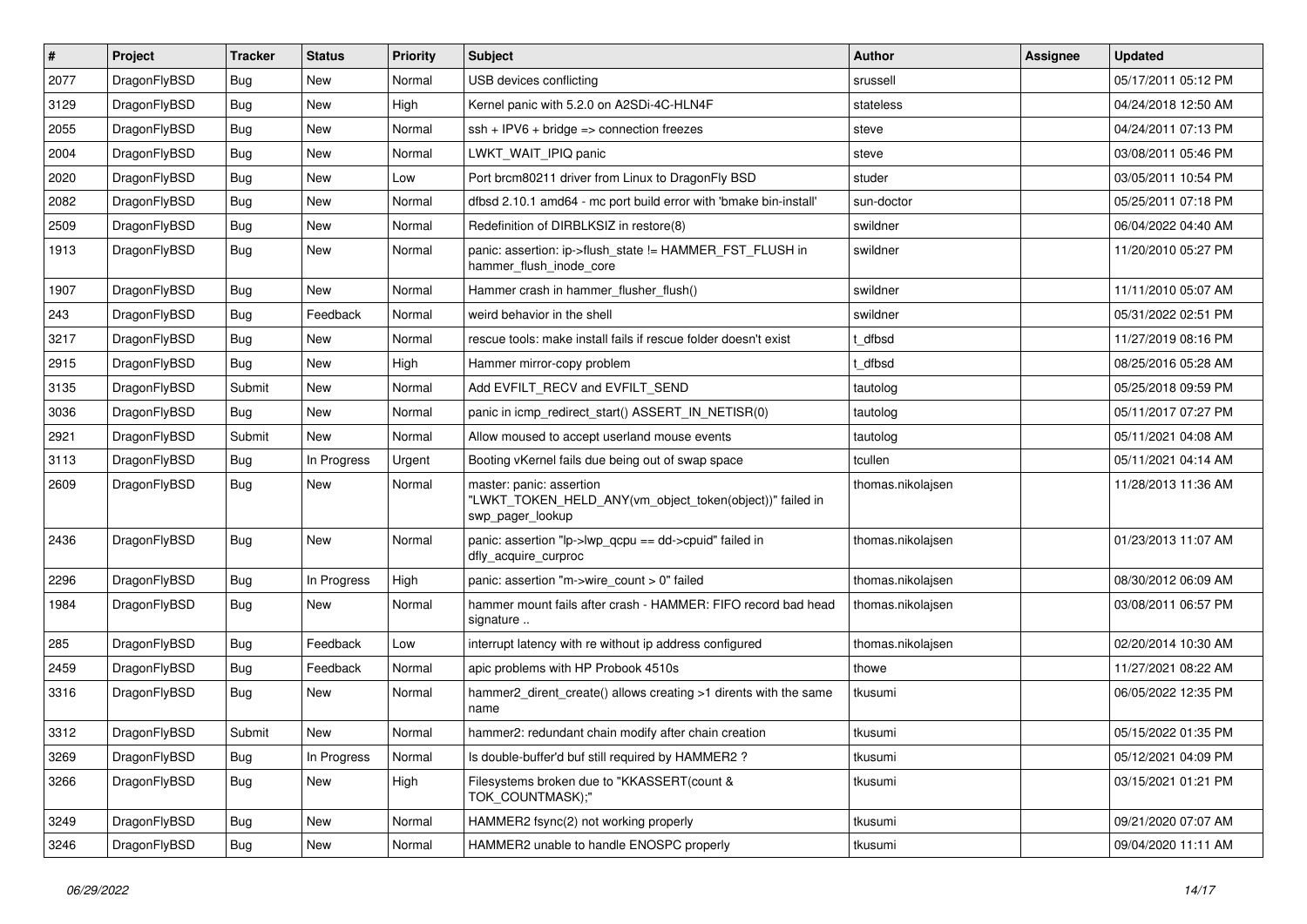| $\vert$ # | Project      | <b>Tracker</b> | <b>Status</b> | <b>Priority</b> | Subject                                                                                                   | Author         | Assignee | <b>Updated</b>      |
|-----------|--------------|----------------|---------------|-----------------|-----------------------------------------------------------------------------------------------------------|----------------|----------|---------------------|
| 3184      | DragonFlyBSD | Bug            | New           | Normal          | tsleep(9) return value when PCATCH specified                                                              | tkusumi        |          | 04/03/2019 06:49 AM |
| 3142      | DragonFlyBSD | Submit         | <b>New</b>    | Normal          | lib/libdmsg: Unbreak using new API EVP_CIPHER_CTX_new()                                                   | tkusumi        |          | 07/08/2018 04:18 AM |
| 2857      | DragonFlyBSD | Bug            | New           | Normal          | hammer stalls via bitcoin-qt                                                                              | tkusumi        |          | 11/30/2015 06:52 AM |
| 2812      | DragonFlyBSD | Bug            | New           | Normal          | Panic on Intel DE3815TYKHE                                                                                | tmorp          |          | 05/14/2015 03:14 PM |
| 2931      | DragonFlyBSD | Bug            | <b>New</b>    | Low             | 'gdb' of 'vkernel' unable to print backtrace                                                              | tofergus       |          | 07/26/2016 01:51 PM |
| 2930      | DragonFlyBSD | Bug            | New           | High            | 'objcache' causes panic during 'nfs_readdir'                                                              | tofergus       |          | 07/26/2016 01:09 PM |
| 2473      | DragonFlyBSD | Bug            | New           | Normal          | Kernel crash when trying to up the wpi0 device (Dfly<br>v3.3.0.758.g47388-DEVELOPMENT)                    | tomaz          |          | 02/24/2014 08:50 AM |
| 1282      | DragonFlyBSD | <b>Bug</b>     | Feedback      | Normal          | panic (trap 12) when booting SMP kernel on Atom 330 (dual core)                                           | tomaz.borstnar |          | 05/11/2021 04:00 AM |
| 3252      | DragonFlyBSD | <b>Bug</b>     | New           | Normal          | tcsetattr/tcgetattr set errno incorrectly on non-TTY                                                      | tonyc          |          | 10/26/2020 09:34 PM |
| 806       | DragonFlyBSD | <b>Bug</b>     | Feedback      | Normal          | boot error on MacBook                                                                                     | tralamazza     |          | 06/04/2022 05:28 AM |
| 3231      | DragonFlyBSD | <b>Bug</b>     | New           | Normal          | wifi drops on 5.8                                                                                         | tse            |          | 04/06/2020 05:08 AM |
| 3225      | DragonFlyBSD | <b>Bug</b>     | <b>New</b>    | Normal          | nfsd freeze when using gemu                                                                               | tse            |          | 03/17/2020 11:52 AM |
| 3208      | DragonFlyBSD | <b>Bug</b>     | <b>New</b>    | Normal          | Crash related to nfsd                                                                                     | tse            |          | 06/11/2020 05:52 AM |
| 3199      | DragonFlyBSD | <b>Bug</b>     | New           | Normal          | PFS label not found panic                                                                                 | tse            |          | 08/21/2019 03:51 AM |
| 3197      | DragonFlyBSD | <b>Bug</b>     | New           | Normal          | DragonFly upgrades                                                                                        | tse            |          | 04/18/2020 04:18 PM |
| 3170      | DragonFlyBSD | <b>Bug</b>     | New           | Normal          | repeatable nfsd crash                                                                                     | tse            |          | 06/11/2020 05:52 AM |
| 2140      | DragonFlyBSD | <b>Bug</b>     | New           | High            | hammer_io_delallocate panic with 'duplicate entry' message                                                | ttw            |          | 10/07/2011 12:22 PM |
| 3196      | DragonFlyBSD | <b>Bug</b>     | New           | Normal          | test issue after redmine upgrade (2)                                                                      | tuxillo        |          | 07/05/2019 04:33 AM |
| 3157      | DragonFlyBSD | <b>Bug</b>     | New           | Normal          | TP-Link UE300 not working in 5.2-RELEASE                                                                  | tuxillo        |          | 11/15/2018 02:08 PM |
| 2647      | DragonFlyBSD | <b>Bug</b>     | New           | Normal          | HAMMER panic on 3.6.0                                                                                     | tuxillo        |          | 05/11/2021 03:54 AM |
| 2641      | DragonFlyBSD | <b>Bug</b>     | New           | Normal          | Panic when loading natapci as module                                                                      | tuxillo        |          | 05/11/2021 03:54 AM |
| 2638      | DragonFlyBSD | <b>Bug</b>     | Feedback      | High            | Fix machdep.pmap_mmu_optimize                                                                             | tuxillo        |          | 05/11/2021 04:07 AM |
| 2636      | DragonFlyBSD | <b>Bug</b>     | Feedback      | Low             | Add -x flag to iostat (a la solaris)                                                                      | tuxillo        |          | 05/11/2021 04:07 AM |
| 2631      | DragonFlyBSD | <b>Bug</b>     | In Progress   | Low             | Verify library versioning current with full package build and switch it<br>on (after publishing packages) | tuxillo        |          | 05/11/2021 04:06 AM |
| 2630      | DragonFlyBSD | <b>Bug</b>     | New           | Normal          | Bring in latest iconv fixes from FreeBSD10 as well as csmapper<br>updates                                 | tuxillo        |          | 05/11/2021 03:54 AM |
| 2629      | DragonFlyBSD | Bug            | New           | Normal          | Replace gcc44 with llvm34, clang34, and libc++                                                            | tuxillo        |          | 06/02/2014 02:30 PM |
| 2556      | DragonFlyBSD | <b>Bug</b>     | Feedback      | Normal          | DragonFly v3.5.0.81.gd3479 - Process signal weirdness                                                     | tuxillo        |          | 12/17/2013 03:48 PM |
| 2498      | DragonFlyBSD | Bug            | New           | Normal          | DFBSD v3.2.2-RELEASE - LIST_FIRST(&bp->b_dep) == NULL"<br>failed in vfs_vmio_release                      | tuxillo        |          | 05/31/2022 04:09 PM |
| 2495      | DragonFlyBSD | Bug            | New           | High            | DFBSD v3.3.0.960.g553fe7 - ocnt != 0" failed in<br>prop_object_release                                    | tuxillo        |          | 05/31/2022 04:08 PM |
| 2351      | DragonFlyBSD | <b>Bug</b>     | In Progress   | Normal          | DFBSD v3.1.0.579.g44ccf - Stuck during startup, random freezes                                            | tuxillo        |          | 04/24/2012 08:21 AM |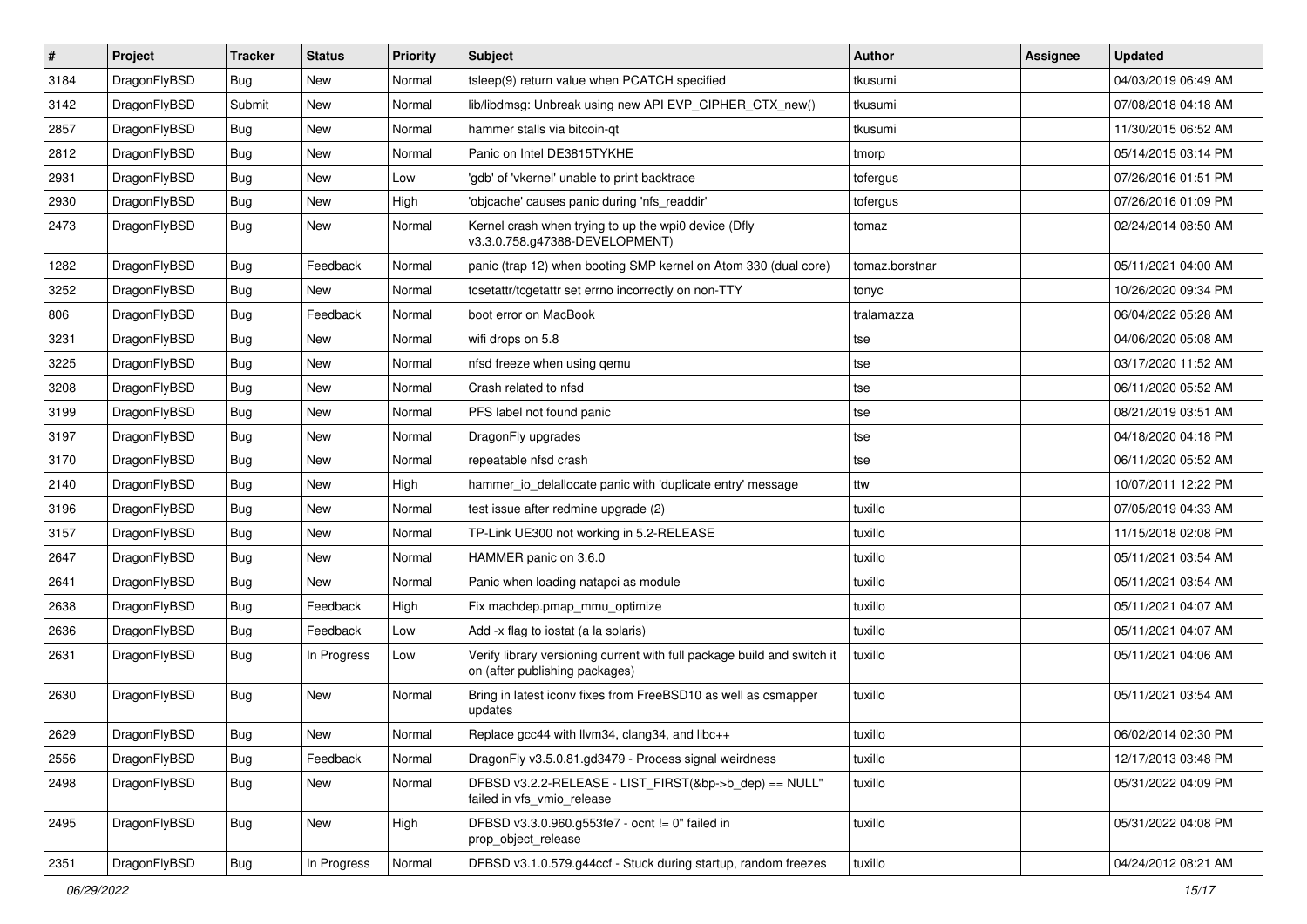| #    | Project      | <b>Tracker</b> | <b>Status</b> | <b>Priority</b> | <b>Subject</b>                                                                               | Author    | Assignee | <b>Updated</b>      |
|------|--------------|----------------|---------------|-----------------|----------------------------------------------------------------------------------------------|-----------|----------|---------------------|
| 2345 | DragonFlyBSD | Bug            | In Progress   | Normal          | DFBSD v3.1.0.457.gd679f - NFS panic on diskless station                                      | tuxillo   |          | 04/07/2012 05:22 PM |
| 2283 | DragonFlyBSD | <b>Bug</b>     | New           | Normal          | DFBSD DragonFly v2.13.0.957.g4f459 - pmap_release: page<br>should already be gone 0xc27120bc | tuxillo   |          | 01/23/2012 03:03 AM |
| 2282 | DragonFlyBSD | <b>Bug</b>     | In Progress   | Normal          | gdb segfaults with certain corefiles                                                         | tuxillo   |          | 01/18/2012 04:40 PM |
| 2224 | DragonFlyBSD | <b>Bug</b>     | New           | Normal          | v2.13.0.291.gaa7ec - Panic on fq while installing world                                      | tuxillo   |          | 11/18/2011 01:40 AM |
| 2171 | DragonFlyBSD | <b>Bug</b>     | New           | Normal          | DFBSD v2.13.0.151.gdc8442 - panic: assertion "(*ptep &<br>$(PG_MANAGED PG_V)) == PG_V"$      | tuxillo   |          | 11/04/2011 05:06 PM |
| 2166 | DragonFlyBSD | <b>Bug</b>     | New           | Normal          | DFBSD v2.13.0.109.g05b9d - Strange lockups                                                   | tuxillo   |          | 10/29/2011 11:20 AM |
| 2129 | DragonFlyBSD | Bug            | <b>New</b>    | Normal          | DFBSD v2.11.0.661.gf9438 i386 - panic: lockmgr thrd sleep                                    | tuxillo   |          | 09/05/2011 09:49 AM |
| 2084 | DragonFlyBSD | <b>Bug</b>     | <b>New</b>    | Normal          | DFBSD v2.11.0.242.g4d317 - panic: zone: entry not free                                       | tuxillo   |          | 07/03/2012 01:23 AM |
| 2078 | DragonFlyBSD | Bug            | New           | Normal          | DFBSD i386 v2.11.0.201.g3ed2f - Panic during installworld into a<br>vn0 device               | tuxillo   |          | 05/19/2011 07:50 PM |
| 1959 | DragonFlyBSD | Bug            | <b>New</b>    | Normal          | DFBSD v2.9.1.422.gc98f2 - Panic during boot - IPv6 and PF                                    | tuxillo   |          | 01/13/2011 03:37 AM |
| 1867 | DragonFlyBSD | <b>Bug</b>     | New           | Normal          | it(4) motherboard and fan problems                                                           | tuxillo   |          | 07/08/2011 10:48 AM |
| 1332 | DragonFlyBSD | <b>Bug</b>     | Feedback      | Normal          | DFBSD 2.2 - Booting usbcdrom/usbsticks on thinkpad hangs on<br>"BTX Halted"                  | tuxillo   |          | 05/11/2021 04:00 AM |
| 2490 | DragonFlyBSD | Bug            | <b>New</b>    | Normal          | nmalloc should color addresses to avoid cache bank conflictsw                                | vsrinivas |          | 06/10/2014 05:51 AM |
| 2489 | DragonFlyBSD | <b>Bug</b>     | New           | Normal          | nmalloc doesn't cache VA for allocations > 8KB                                               | vsrinivas |          | 06/10/2014 05:51 AM |
| 2360 | DragonFlyBSD | <b>Bug</b>     | In Progress   | Normal          | Wishlist: virtio driver import                                                               | vsrinivas |          | 06/04/2022 04:16 AM |
| 2154 | DragonFlyBSD | Bug            | New           | Normal          | vkernel copyout() doesn't return EFAULT on error                                             | vsrinivas |          | 10/20/2011 03:53 AM |
| 2136 | DragonFlyBSD | <b>Bug</b>     | New           | Normal          | socketpair() doesn't free file descriptors on copyout failure                                | vsrinivas |          | 04/05/2013 09:13 AM |
| 2085 | DragonFlyBSD | Bug            | New           | Normal          | panic: assertion: (m->flags & PG_MAPPED) == 0 in<br>vm_page_free_toq                         | vsrinivas |          | 06/10/2011 07:48 AM |
| 2081 | DragonFlyBSD | Bug            | Feedback      | Normal          | Panic on device "detach" / "failure"                                                         | vsrinivas |          | 02/29/2012 07:11 AM |
| 2071 | DragonFlyBSD | Bug            | New           | High            | Panic on assertion: (int)(flg->seq - seq) > 0 in hammer_flusher_flush<br>after inode error   | vsrinivas |          | 06/12/2011 07:59 AM |
| 1861 | DragonFlyBSD | Bug            | New           | Normal          | panic via kprintf (lockmgr called in a hard section)                                         | vsrinivas |          | 10/11/2010 12:56 AM |
| 1749 | DragonFlyBSD | Bug            | In Progress   | Normal          | HAMMER fsstress panic in hammer flush inode core<br>'ip->flush state != HAMMER FST FLUSH'    | vsrinivas |          | 05/11/2021 04:06 AM |
| 1744 | DragonFlyBSD | <b>Bug</b>     | In Progress   | Normal          | HAMMER fsstress panic in hammer setup child callback                                         | vsrinivas |          | 05/11/2021 04:05 AM |
| 1661 | DragonFlyBSD | Bug            | In Progress   | Normal          | panic on password entry mount smb filesystem                                                 | vsrinivas |          | 11/27/2021 08:29 AM |
| 1185 | DragonFlyBSD | Bug            | New           | High            | need a tool to merge changes into /etc                                                       | wa1ter    |          | 02/18/2014 06:02 AM |
| 3124 | DragonFlyBSD | <b>Bug</b>     | New           | High            | DragonFlyBSD 5.0.2 with Hammer2 with UEFI install doesn't boot                               | wiesl     |          | 06/18/2019 05:07 AM |
| 2886 | DragonFlyBSD | <b>Bug</b>     | New           | Normal          | dragonfly mail agent: sending a testmail causes high system load                             | worf      |          | 02/05/2016 05:53 AM |
| 2287 | DragonFlyBSD | <b>Bug</b>     | New           | Normal          | HAMMER(ROOT) Illegal UNDO TAIL signature at<br>300000001967c000                              | y0n3t4n1  |          | 11/07/2018 01:22 AM |